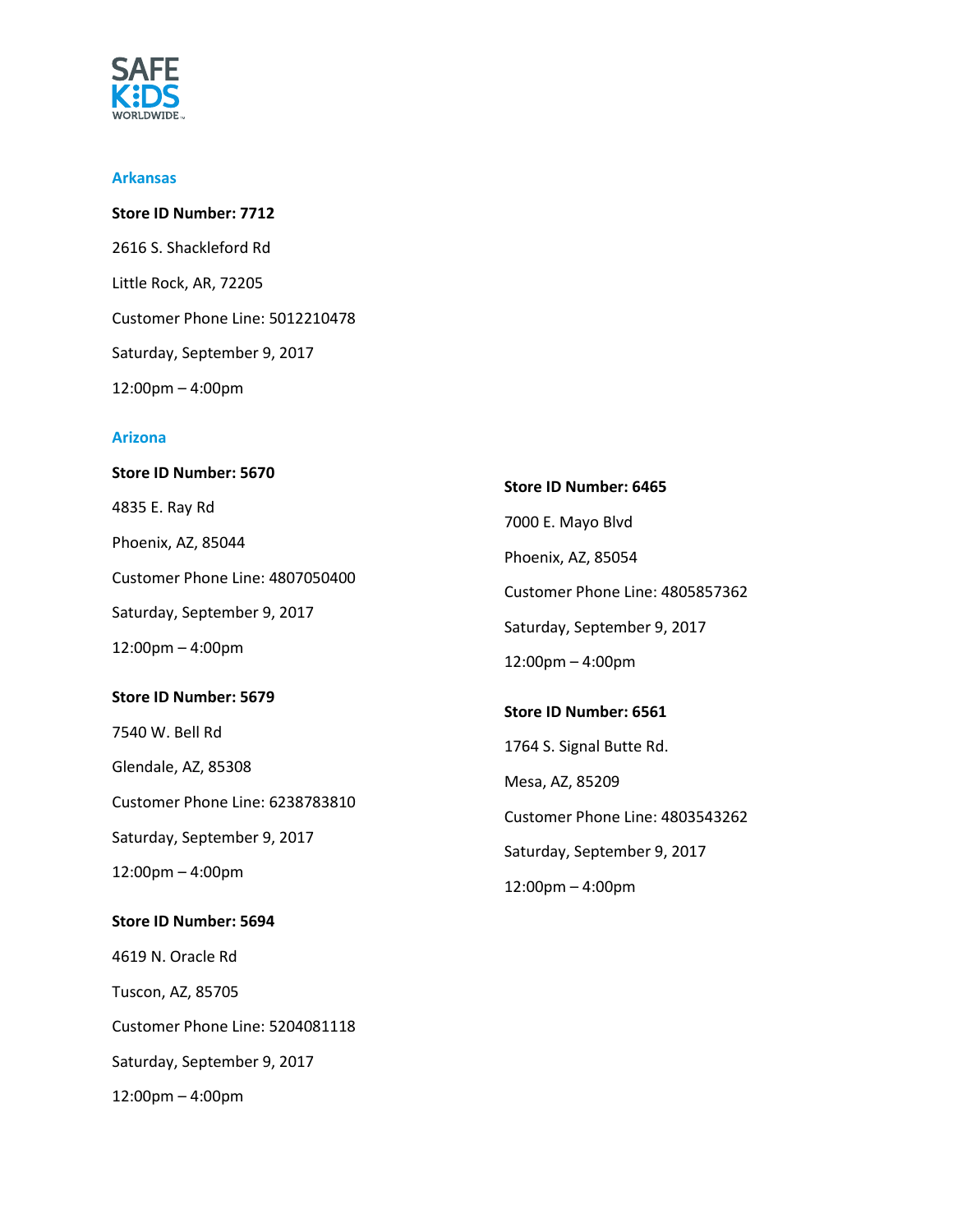

### **California**

**Store ID Number: 5669** 13672 Jamboree Road Irvine, CA, 92602 Customer Phone Line: 7148327545 Saturday, September 9, 2017 12:00pm – 4:00pm

**Store ID Number: 5671** 8165 Fletcher Parkway La Mesa, CA, 91942 Customer Phone Line: 6195891880 Saturday, September 9, 2017

## **Store ID Number: 5672**

12:00pm – 4:00pm

2575 E. Imperial Highway Brea, CA, 92821 Customer Phone Line: 7142552924 Saturday, September 9, 2017 12:00pm – 4:00pm

**Store ID Number: 5675** 2340 North Rose Avenue Oxnard, CA, 93030 Customer Phone Line: 8059885951 Saturday, September 9, 2017 12:00pm – 4:00pm

**Store ID Number: 5676** 23741 Calabasas Road Calabasas, CA, 91302 Customer Phone Line: 8182259100 Saturday, September 9, 2017 12:00pm – 4:00pm

**Store ID Number: 5677** 7886 N. Van Nuys Blvd. Van Nuys, CA, 91402 Customer Phone Line: 8189942006 Saturday, September 9, 2017 12:00pm – 4:00pm

**Store ID Number: 5678** 11540 South St. Cerritos, CA, 90703 Customer Phone Line: 5628658771 Saturday, September 9, 2017 12:00pm – 4:00pm

**Store ID Number: 5680** 20120 Hawthorne Blvd. Torrance, CA, 90503 Customer Phone Line: 3103700338 Saturday, September 9, 2017 12:00pm – 4:00pm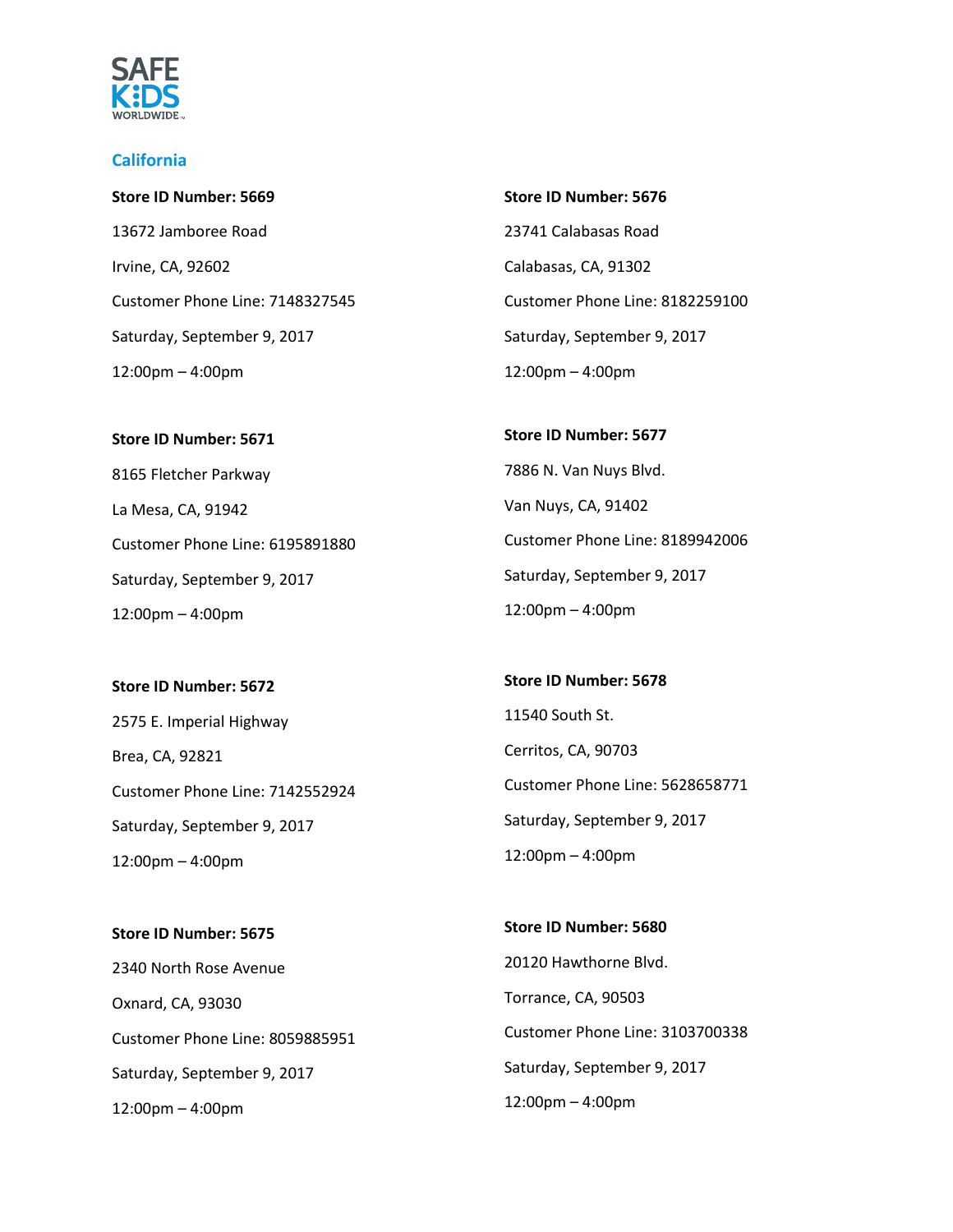

## **Store ID Number: 5693**

4430 Ontario Mills Parkway Ontario, CA, Customer Phone Line: 9099874105 Saturday, September 9, 2017 12:00pm – 4:00pm

**Store ID Number: 5692** 7370 N. Blackstone Ave. Pinedale, CA 93650 Customer Phone Line: 5594461091 Saturday, September 9, 2016 12:00pm – 4:00pm

**Store ID Number: 5857** 5461 Lone Tree Way Brentwood, CA, 94513 Customer Phone Line: 9255130398 Saturday, September 9, 2017 12:00pm – 4:00pm

**Store ID Number: 5858** 1930 N. Davis Road Salinas, CA, 93907 Customer Phone Line: 8314449846 Saturday, September 9, 2017 12:00pm – 4:00pm

**Store ID Number: 6431** 31250 Court House Drive Union City, CA, 94587 Customer Phone Line: 5104710382 Saturday, September 9, 2017 12:00pm – 4:00pm

**Store ID Number: 6432** 9280 Rosedale Highway Bakersfield, CA, 93312 Customer Phone Line: 6615870423 Saturday, September 9, 2017 12:00pm – 4:00pm

**Store ID Number: 6447** 2785 E. Bidwell St. Folsom, CA, 95630 Customer Phone Line: 9168172022 Saturday, September 9, 2017 12:00pm – 4:00pm

**Store ID Number: 6463** 530 Westminster Mall Westminster, CA, 92683 Customer Phone Line: 7146537031 Saturday, September 9, 2017 12:00pm – 4:00pm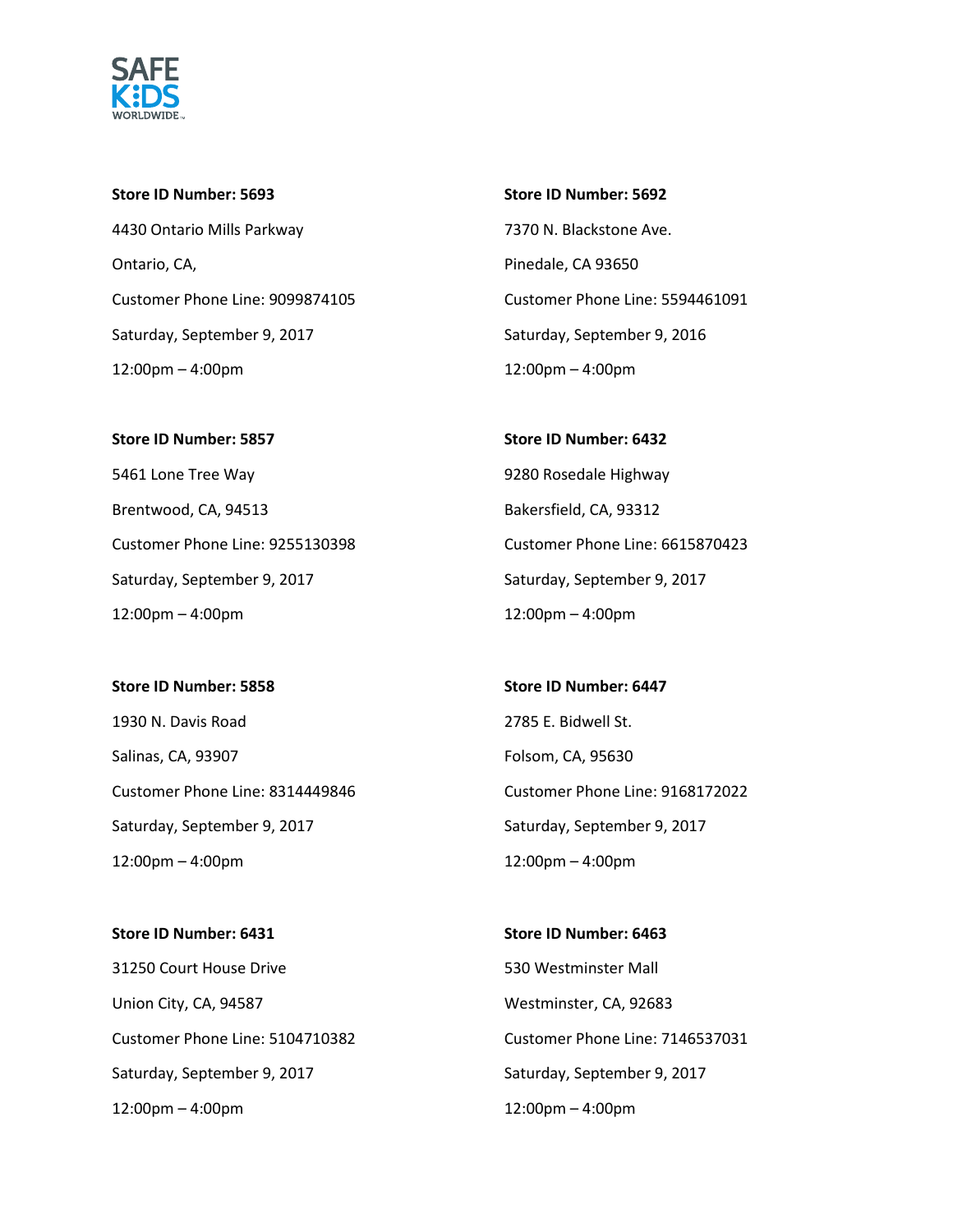

**Store ID Number: 6490** 10640 Trinity Pkwy Stockton, CA, 95219 Customer Phone Line: 2094739858 Saturday, September 9, 2017 12:00pm – 4:00pm

**Store ID Number: 6512** 24440 Village Walk Place Murrietta, CA, 92562 Customer Phone Line: 9514611204 Saturday, September 9, 2017 12:00pm – 4:00pm

**Store ID Number: 6534** 1860 Main Court Chula Vista, CA, Customer Phone Line: 6194218556 Saturday, September 9, 2017 12:00pm – 4:00pm

**Store ID Number: 6540** 1189 Simi Town Ctr Way Simi Valley, CA, Customer Phone Line: 8055831988 Saturday, September 9, 2017 12:00pm – 4:00pm

**Store ID Number: 6549** 1400 Gateway Blvd Fairfield, CA, Customer Phone Line: 7072072049 Saturday, September 9, 2017 12:00pm – 4:00pm

**Store ID Number: 6557** 8181 Mira Mesa Blvd. San Diego, CA, Customer Phone Line: 8587402068 Saturday, September 9, 2017 12:00pm – 4:00pm

**Store ID Number: 6558** 775 Serramonte Blvd Colma, CA, Customer Phone Line: 6504495106 Saturday, September 9, 2017 12:00pm – 4:00pm

**Store ID Number: 6581** 26573 Carl Boyer Dr. Santa Clarita, CA, 91350 Customer Phone Line: 6612533940 Saturday, September 9, 2017 12:00pm – 4:00pm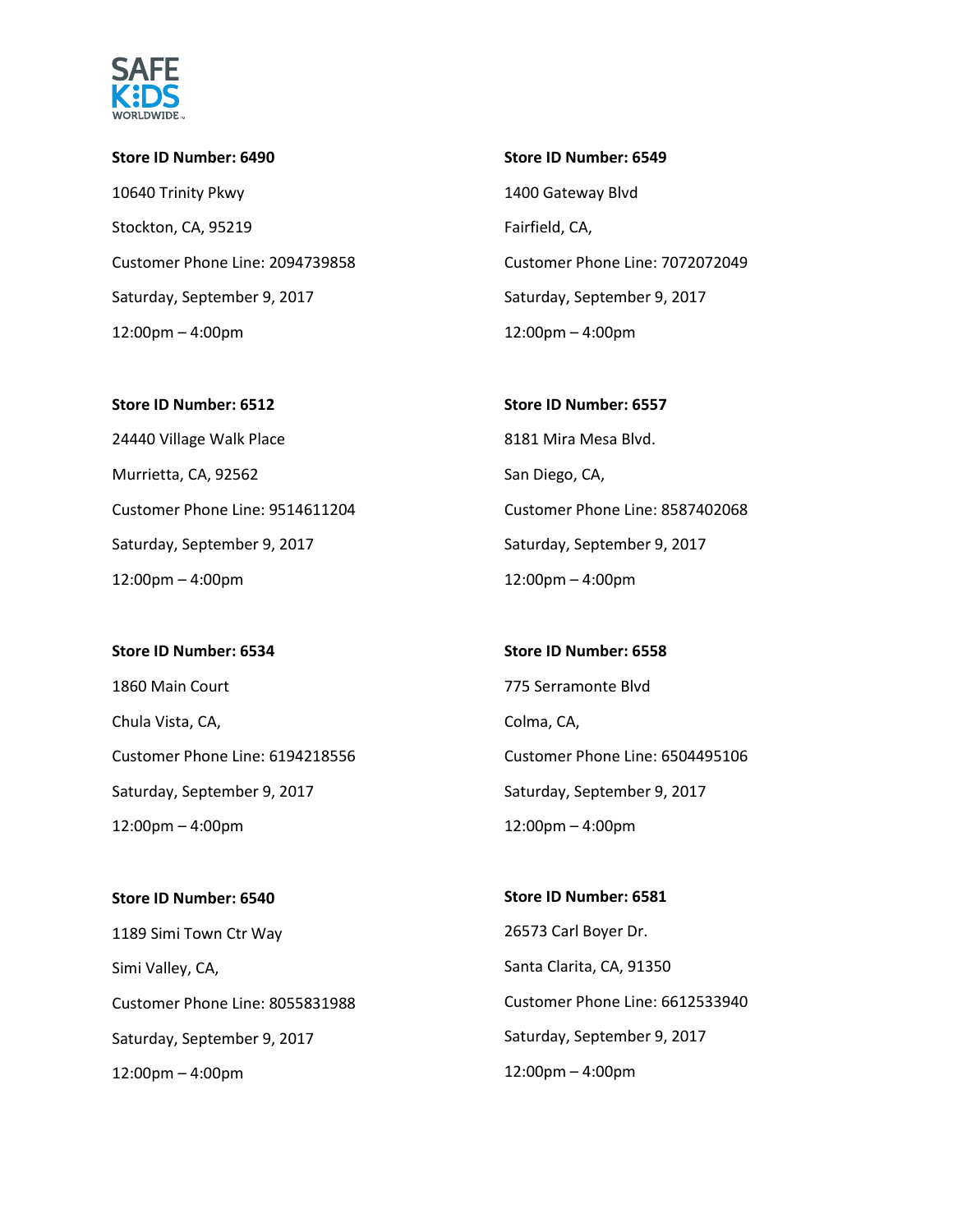

**Store ID Number: 9566** 4990 Dublin Boulevard Dublin, CA, 94568 Customer Phone Line: 9258750350 Saturday, September 9, 2017 12:00pm – 4:00pm

**Store ID Number: 9573** 3500 Sisk Road Modesto, CA, 95356 Customer Phone Line: 2095436803 Saturday, September 9, 2017 12:00pm – 4:00pm

# **Store ID Number: 9569** 865 Blossom Hill Road San Jose, CA, 95123 Customer Phone Line: 4082811710 Saturday, September 9, 2017 12:00pm – 4:00pm

**Store ID Number: 9581** 1990 University Drive Vista, CA, 92083 Customer Phone Line: 7607323235 Saturday, September 9, 2017 12:00pm – 4:00pm

## **Colorado**

**Store ID Number: 9553** 9330 Sheridan Blvd Westminster, CO, 80031 Customer Phone Line: 3036502229 Saturday, September 9, 2017 12:00pm – 4:00pm **Store ID Number: 9575** 3555 Citadel Dr S. Colorado Springs, CO, 80909 Customer Phone Line: 7195747737 Saturday, September 9, 2017 12:00pm – 4:00pm

**Store ID Number: 9580** 1248 Galleria Boulevard Roseville, CA, 95678 Customer Phone Line: 9167849741 Saturday, September 9, 2017 12:00pm – 4:00pm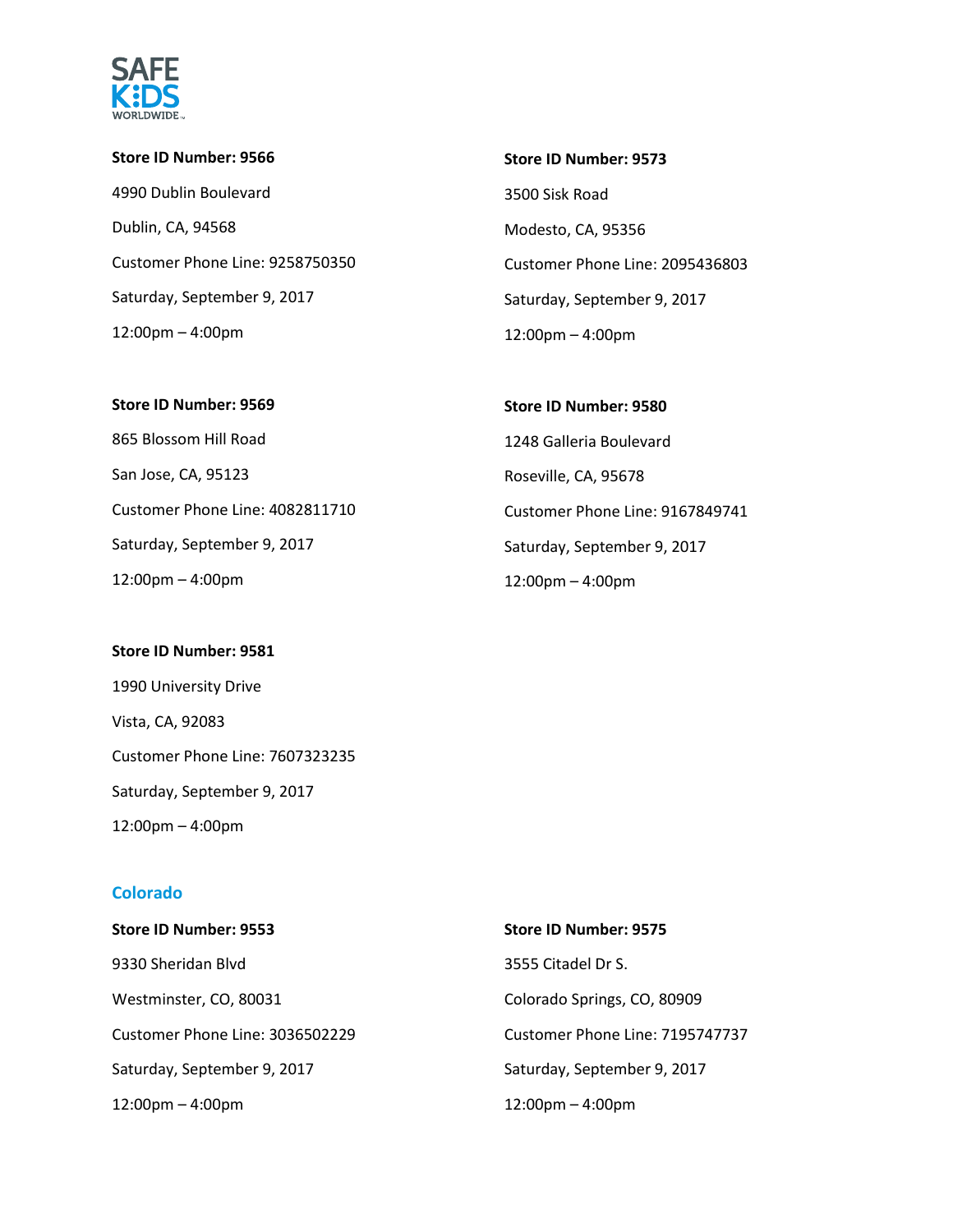

**Store ID Number: 9579** 7155 Business Center Dr Highlands Ranch, CO, 80130 Customer Phone Line: 3033466266 Saturday, September 9, 2017 12:00pm – 4:00pm

## **Connecticut**

| Store ID Number: 6392              | Store ID Number: 6441                  |
|------------------------------------|----------------------------------------|
| 1559 New Britian Avenue            | 1522-24 Boston Post Road (PO Box 5144) |
| West Hartford, CT                  | Milford, CT,                           |
| Customer Phone Line: 8605610329    | Customer Phone Line: 2038769979        |
| Saturday, September 9, 2017        | Saturday, September 9, 2017            |
| $12:00 \text{pm} - 4:00 \text{pm}$ | $12:00 \text{pm} - 4:00 \text{pm}$     |

#### **Store ID Number: 6429**

169 Hale Road Manchester, CT Customer Phone Line: 8606446084 Saturday, September 9, 2017 12:00pm – 4:00pm

## **Store ID Number: 6518**

19 Backus Ave Danbury, CT Customer Phone Line: 2037908898 Saturday, September 9, 2017 12:00pm – 4:00pm

## **Store ID Number: 6491**

915 Hartford Turnpike Waterford, CT Customer Phone Line: 8604474589 Saturday, September 9, 2017 12:00pm – 4:00pm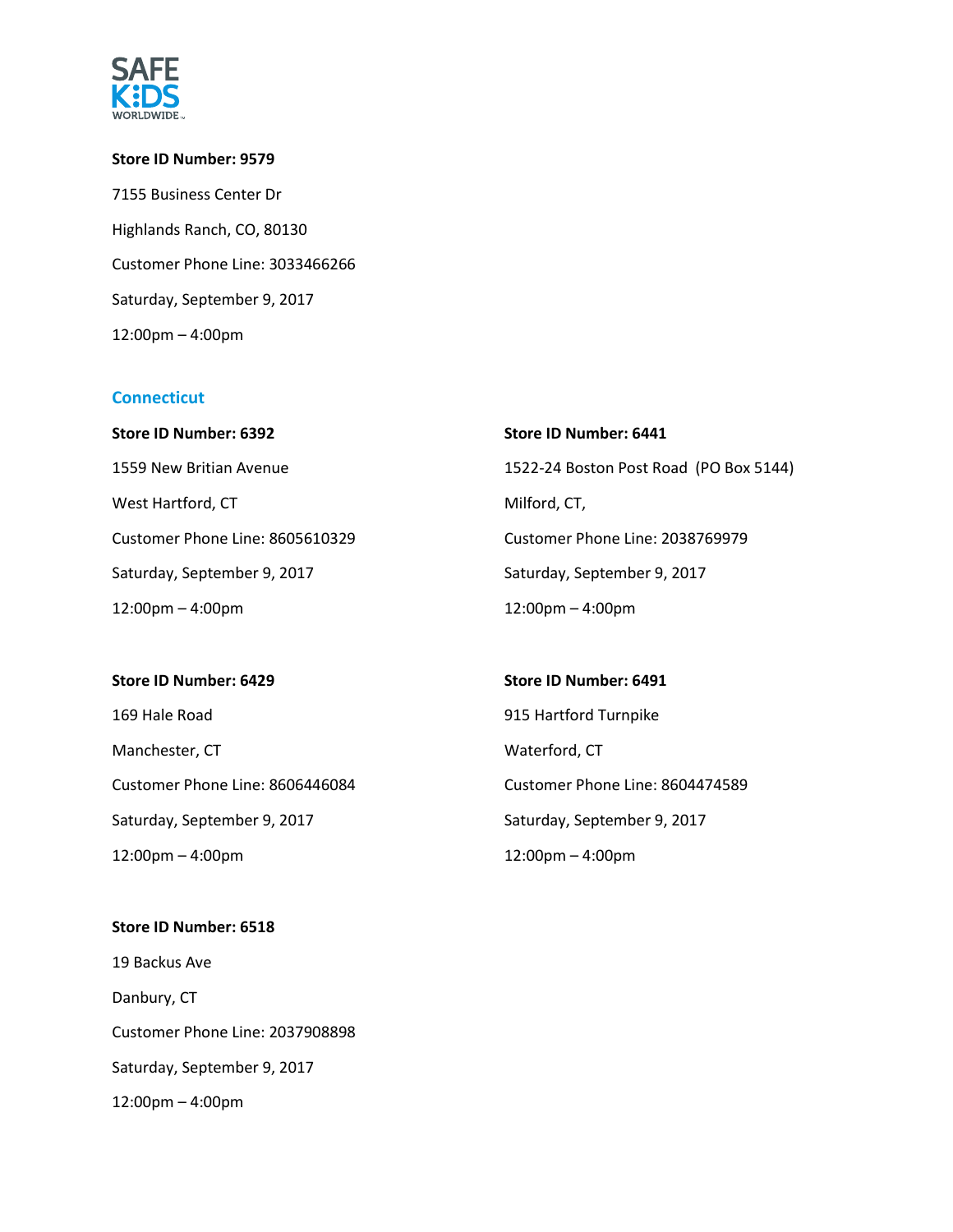

#### **Delaware**

# **Store ID Number: 6376** 1317 New Churchmans Rd. Christiana, DE, 19713 Customer Phone Line: 3022668194 Saturday, September 9, 2017 12:00pm – 4:00pm

### **Florida**

**Store ID Number: 6409** 21697 State Road # 7 Boca Raton, FL, 33428 Customer Phone Line: 5614773337 Saturday, September 9, 2017 12:00pm – 4:00pm **Store ID Number: 6456** 21315 US 19 North Clearwater, FL, 33765 Customer Phone Line: 7277266333 Saturday, September 9, 2017 12:00pm – 4:00pm

## **Store ID Number: 6428**

6001 Argyle Forest Blvd Jacksonville, FL, 32244 Customer Phone Line: 9049089696 Saturday, September 9, 2017 12:00pm – 4:00pm

**Store ID Number: 6536** 10002 Gulf Center Dr Ft. Myers, FL, 0 Customer Phone Line: 2394336837 Saturday, September 9, 2017 12:00pm – 4:00pm

**Store ID Number: 6510** 2745 NE 193rd Street Aventura, FL, 33180 Customer Phone Line: 3057059893 Saturday, September 9, 2017 12:00pm – 4:00pm

**Store ID Number: 6577** 10732 SW Village Pkwy Port St. Lucie, FL, 34987 Customer Phone Line: 7723452229 Saturday, September 9, 2017 12:00pm – 4:00pm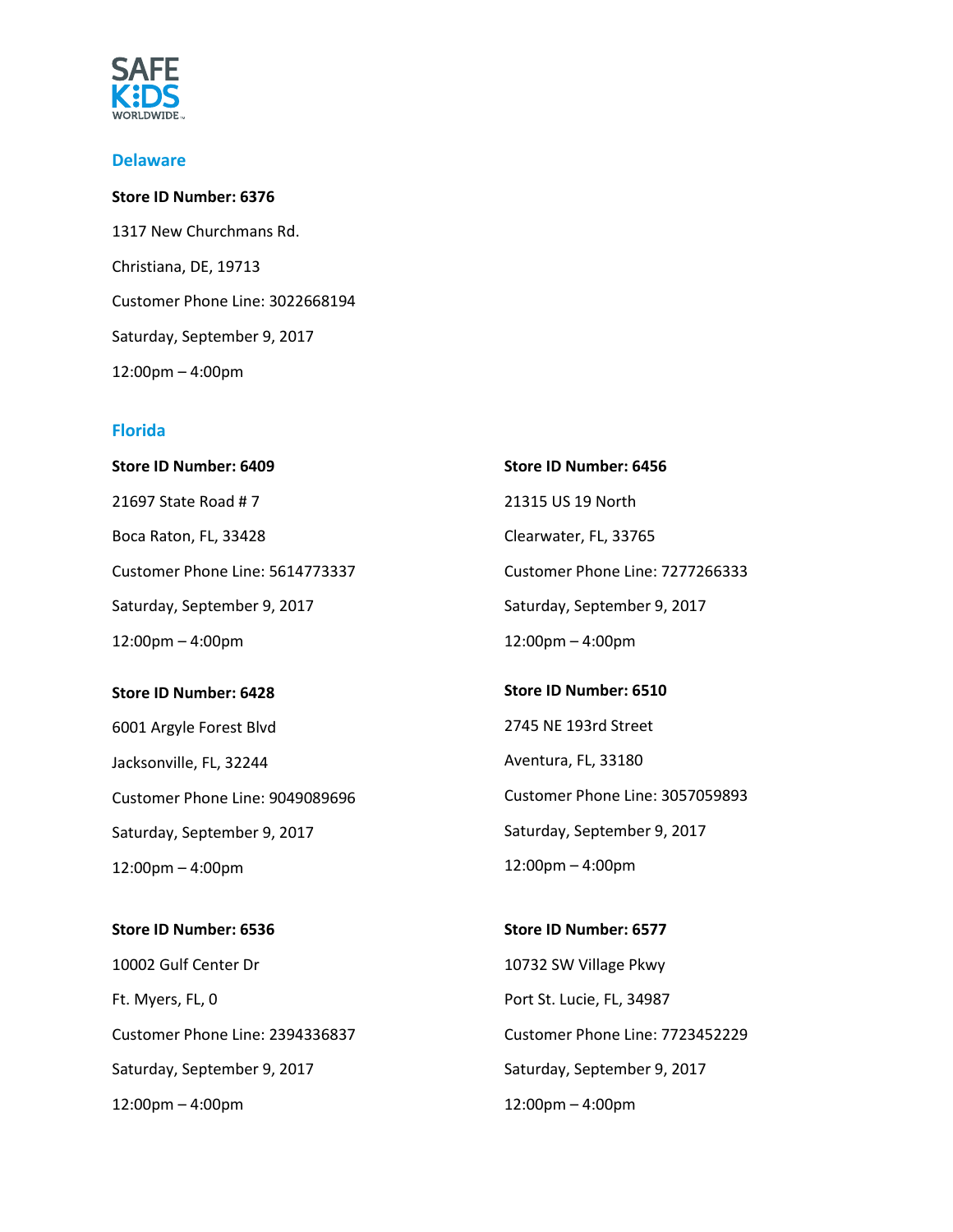

**Store ID Number: 6605** 2601 W.Osceola Parkway Kissimmee, FL, 34741 Customer Phone Line: 4078461433 Saturday, September 9, 2017 12:00pm – 4:00pm

**Store ID Number: 8826** 8755 SW 24th St Miami, FL, 33165 Customer Phone Line: 3052268334 Saturday, September 9, 2017 12:00pm – 4:00pm

**Store ID Number: 8859** 3908 West Hillsborough Avenue Tampa, FL, 33614 Customer Phone Line: 8138731116 Saturday, September 9, 2017 12:00pm – 4:00pm

**Store ID Number: 8861** 11930 Pines Blvd. Pembroke Pines, FL, 33026 Customer Phone Line: 9544418600 Saturday, September 9, 2017 12:00pm – 4:00pm

**Store ID Number: 8865** 7350 W Commercial Blvd. Lauderhill, FL, 33319 Customer Phone Line: 9547492229 Saturday, September 9, 2017 12:00pm – 4:00pm

**Store ID Number: 8893** 708 West State Rd 436 Altamonte Springs, FL, 32714 Customer Phone Line: 4077729190 Saturday, September 9, 2017 12:00pm – 4:00pm

### **Georgia**

**Store ID Number: 6403** 6875 Douglas Boulevard Douglasville, GA, 30135 Customer Phone Line: 7709492209 Saturday, September 9, 2017 12:00pm – 4:00pm

**Store ID Number: 6519** 221 Newnan Crossing Bypass Newnan, GA, 30264 Customer Phone Line: 7705021816 Saturday, September 9, 2017 12:00pm – 4:00pm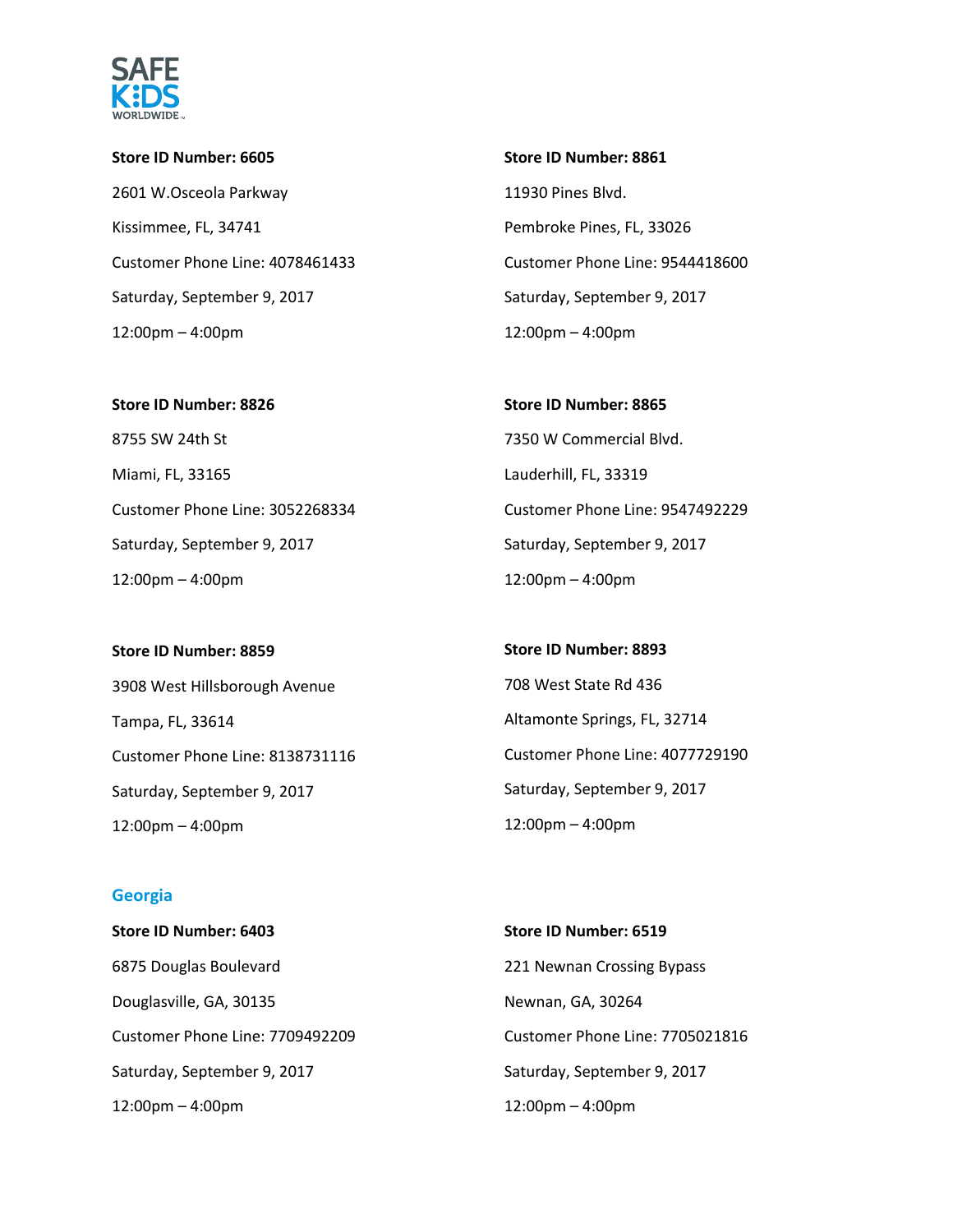

- **Store ID Number: 8854** 1875 Greers Chapel Road Kennesaw, GA, 30144 Customer Phone Line: 7709192229 Saturday, September 9, 2017 12:00pm – 4:00pm
- **Store ID Number: 8864** 6380 No. Point Parkway Alpharetta, GA, 30022 Customer Phone Line: 7707529000 Saturday, September 9, 2017 12:00pm – 4:00pm

#### **Store ID Number: 8855** 4225 Washington Rd. Evans, GA, Customer Phone Line: Saturday, September 9, 2017 12:00pm – 4:00pm **Store ID Number: 8892** 1155 Mt. Vernon Hwy Dunwoody, GA, 30338 Customer Phone Line: 7709130222 Saturday, September 9, 2017 12:00pm – 4:00pm

## **Hawaii**

**Store ID Number: 6642** 1150 Kuala Street Pearl City, HI, 96782 Customer Phone Line: 0 Saturday, September 9, 2017 12:00pm – 4:00pm

### **Iowa**

**Store ID Number: 9587** 8801 University Ave Clive, IA, 50325 Customer Phone Line: 5152263131 Saturday, September 9, 2017 12:00pm – 4:00pm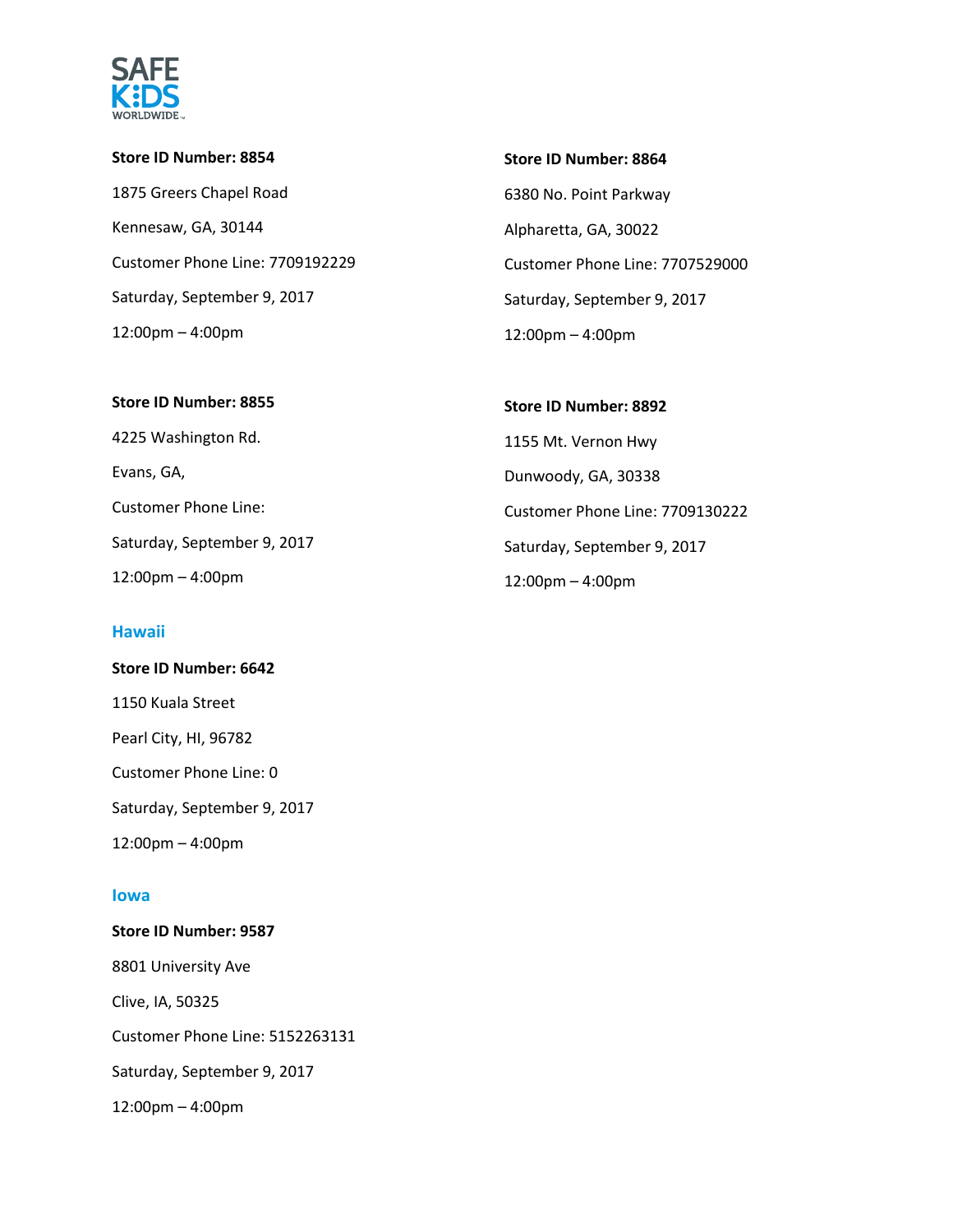

### **Illinois**

**Store ID Number: 6502** 2601 Veterans Pkwy Springfield, IL, 62711 Customer Phone Line: 2175460367 Saturday, September 9, 2017 12:00pm – 4:00pm

# **Store ID Number: 9246** 7750 South Cicero Avenue Burbank, IL, 60459 Customer Phone Line: 7084248755 Saturday, September 9, 2017 12:00pm – 4:00pm

#### **Store ID Number: 6505**

114 Commerce Lane Fairview Heights, IL, 62208 Customer Phone Line: 6183987099 Saturday, September 9, 2017 12:00pm – 4:00pm

### **Store ID Number: 6544**

6420 W. Fullerton - Suite A Chicago, IL, 0 Customer Phone Line: 7734135005 Saturday, September 9, 2017 12:00pm – 4:00pm

**Store ID Number: 6576** 994 Brook Forest Ave. Shorewood, IL, 60431 Customer Phone Line: 8154393676 Saturday, September 9, 2017 12:00pm – 4:00pm

**Store ID Number: 9248** 15820 94th Avenue Orland Park, IL, 60462 Customer Phone Line: 7088739634 Saturday, September 9, 2017 12:00pm – 4:00pm

## **Store ID Number: 9285** 5660 Touhy Avenue Niles, IL, 60714 Customer Phone Line: 8475882081 Saturday, September 9, 2017 12:00pm – 4:00pm

**Store ID Number: 9293** 295 Center Drive Vernon Hills, IL, 60061 Customer Phone Line: 8475731447 Saturday, September 9, 2017 12:00pm – 4:00pm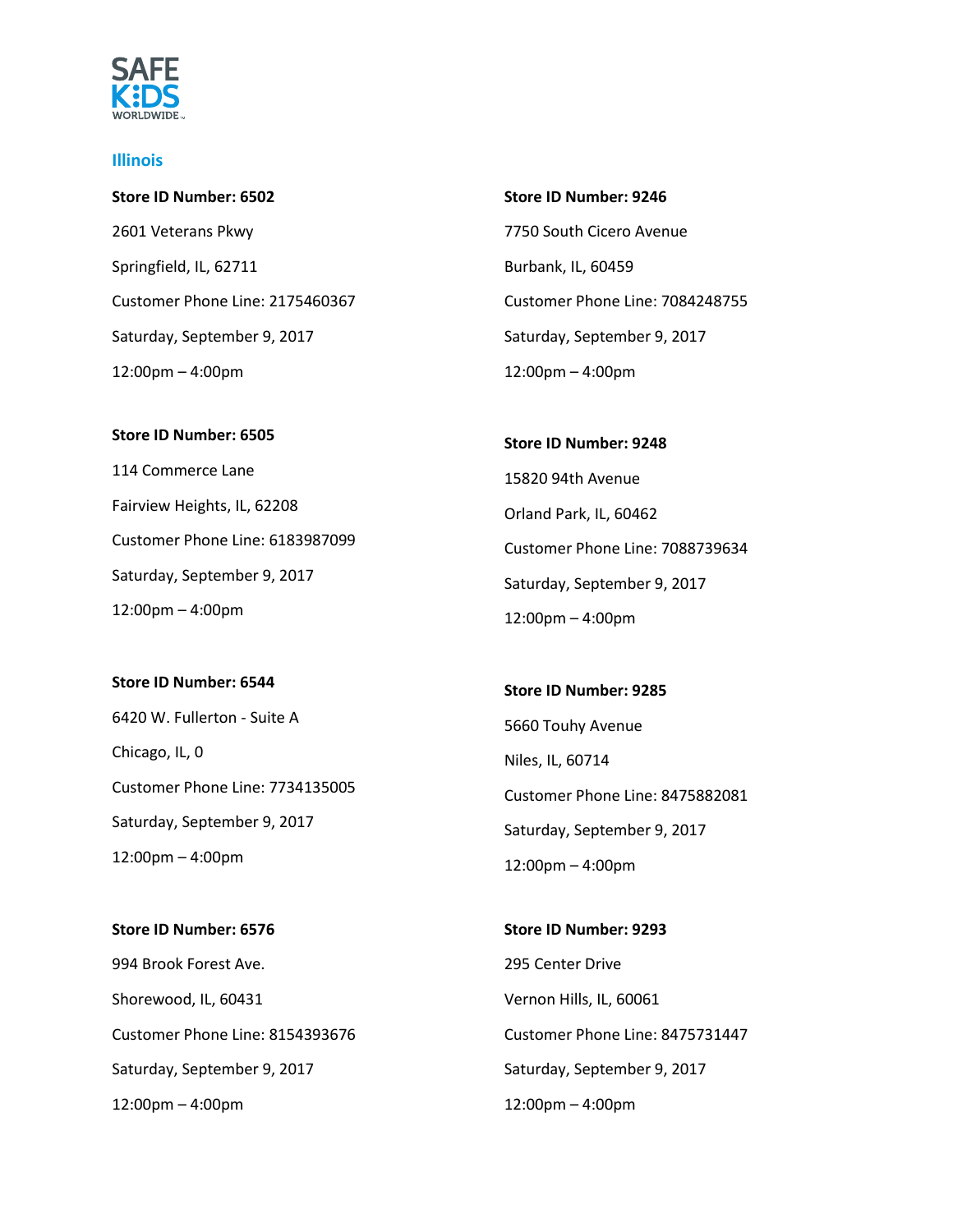

#### **Indiana**

**Store ID Number: 6464** 435 E. University Dr. Granger, IN, 46530 Customer Phone Line: 5742473024 Saturday, September 9, 2017 12:00pm – 4:00pm

**Store ID Number: 9243** 3928 E 82nd Street Indianapolis, IN, 46240 Customer Phone Line: 3175772200 Saturday, September 9, 2017 12:00pm – 4:00pm

#### **Store ID Number: 6471**

6501 E. Lloyd Expressway - Suite 6 Evansville, IN, 47715 Customer Phone Line: 8124024300 Saturday, September 9, 2017 12:00pm – 4:00pm

## **Store ID Number: 9290**

4140 Coldwater Road Fort Wayne, IN, 46805 Customer Phone Line: 2604825254 Saturday, September 9, 2017 12:00pm – 4:00pm

### **Store ID Number: 9237**

8800 US 31 South Indianapolis, IN, 46227 Customer Phone Line: 3178857700 Saturday, September 9, 2017 12:00pm – 4:00pm

## **Store ID Number: 9294**

1335 East 79th Street Merrillville, IN, 46410 Customer Phone Line: 2197361028 Saturday, September 9, 2017 12:00pm – 4:00pm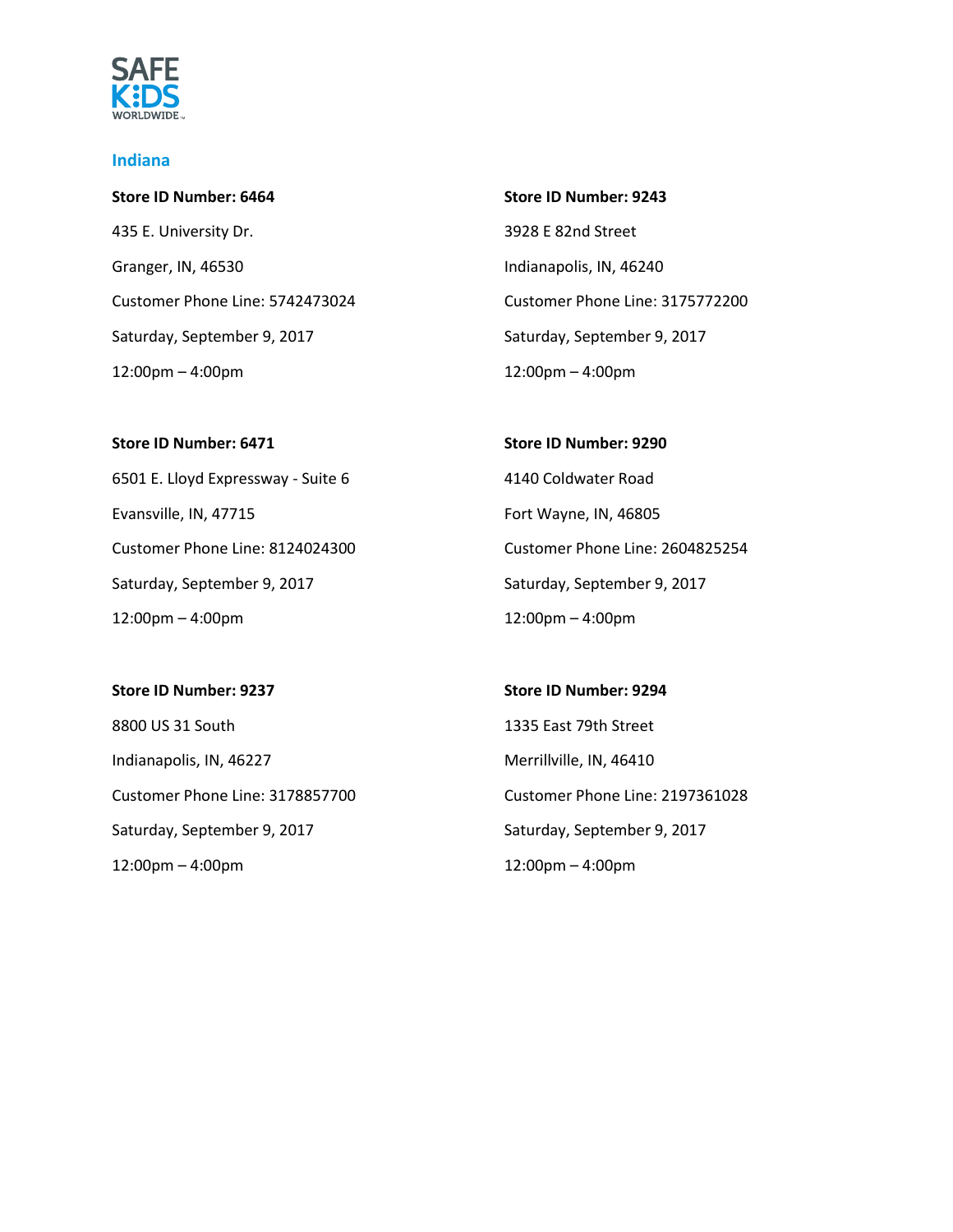

#### **Kansas**

| Store ID Number: 6550              | Store ID Number: 9556              |
|------------------------------------|------------------------------------|
| 4646 W. Kellogg                    | 8500 W 135th ST                    |
| Wichita, KS, 67209                 | Overland Park, KS, 66223           |
| Customer Phone Line: 3162062550    | Customer Phone Line: 9138148921    |
| Saturday, September 9, 2017        | Saturday, September 9, 2017        |
| $12:00 \text{pm} - 4:00 \text{pm}$ | $12:00 \text{pm} - 4:00 \text{pm}$ |

## **Kentucky**

| Store ID Number: 9245              | <b>Store ID Number: 9257</b>       |
|------------------------------------|------------------------------------|
| 4623 Shelbyville Road              | 1965 Star Shoot Parkway            |
| Louisville, KY, 40207              | Lexington, KY, 40509               |
| Customer Phone Line: 5028969994    | Customer Phone Line: 8592638598    |
| Saturday, September 9, 2017        | Saturday, September 9, 2017        |
| $12:00 \text{pm} - 4:00 \text{pm}$ | $12:00 \text{pm} - 4:00 \text{pm}$ |

## **Louisiana**

**Store ID Number: 7703** 6851 Veterans Blvd Metairie, LA, 70003 Customer Phone Line: 5048858242 Saturday, September 9, 2017 12:00pm – 4:00pm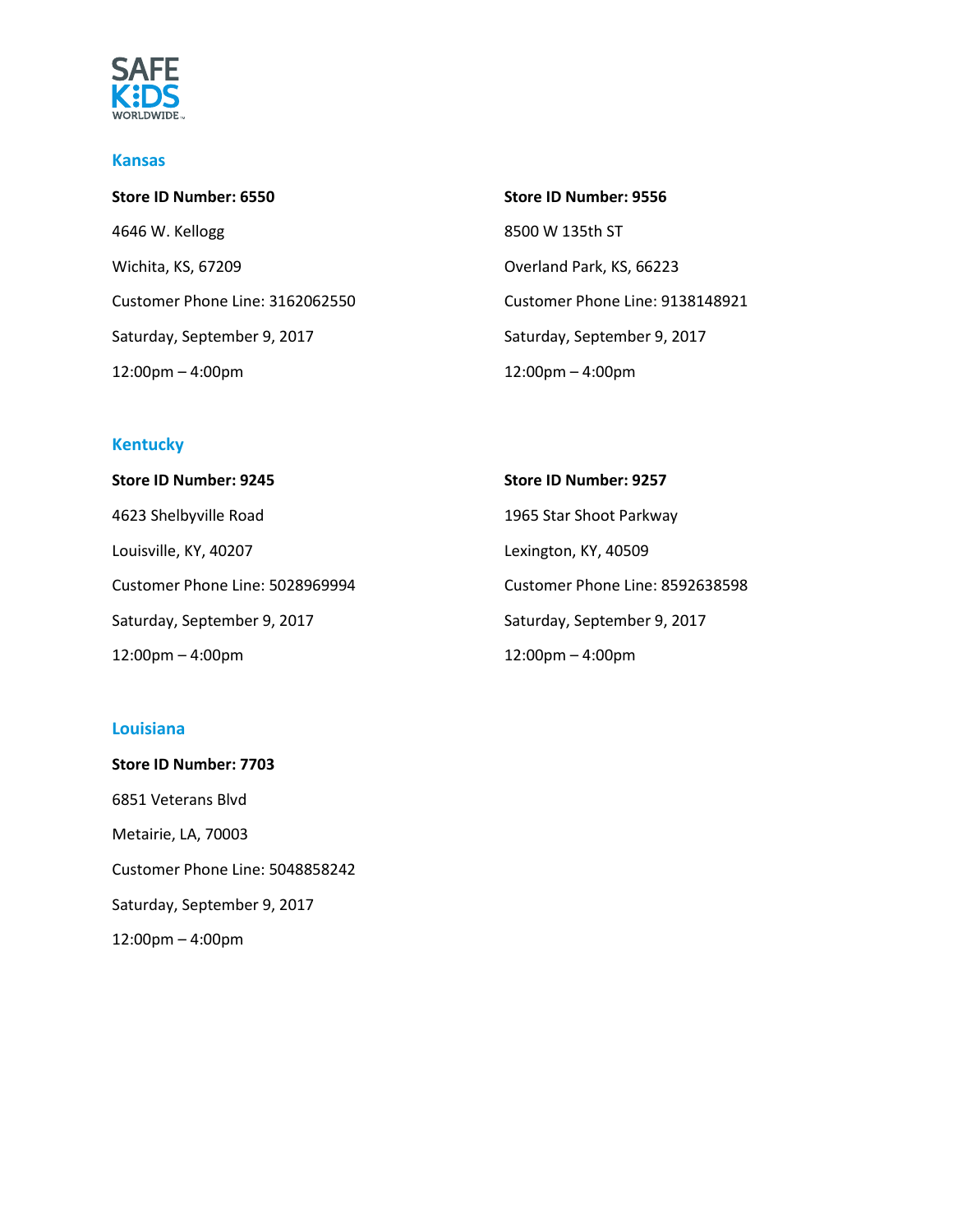

#### **Massachusetts**

| Store ID Number: 6383           | <b>Store ID Number</b>             |
|---------------------------------|------------------------------------|
| 450 Grossman Drive              | <b>Shoppers World</b>              |
| Braintree, MA,                  | Framingham, M.                     |
| Customer Phone Line: 7813560475 | <b>Customer Phone</b>              |
| Saturday, September 9, 2017     | Saturday, Septer                   |
| 12:00pm - 4:00pm                | $12:00 \text{pm} - 4:00 \text{pc}$ |

## **st: 6450** Plaza  $A, 0$ e Line: 5088729358 mber 9, 2017  $pm$

#### **Store ID Number: 6384**

300 Andover Street Peabody, MA, 0 Customer Phone Line: 9785320400 Saturday, September 9, 2017 12:00pm – 4:00pm

#### **Store ID Number: 6388**

1255 S. Washington St. N. Attleboro, MA, 0 Customer Phone Line: 5086998218 Saturday, September 9, 2017 12:00pm – 4:00pm

# **Store ID Number: 6468** 70 Worcester Providence Tpk/Rt 146 Millbury, MA, 0 Customer Phone Line: 5088659868 Saturday, September 9, 2017

12:00pm – 4:00pm

# **Store ID Number: 6555** 50 Holyoke Street Holyoke, MA, 0 Customer Phone Line: 4133152000 Saturday, September 9, 2017 12:00pm – 4:00pm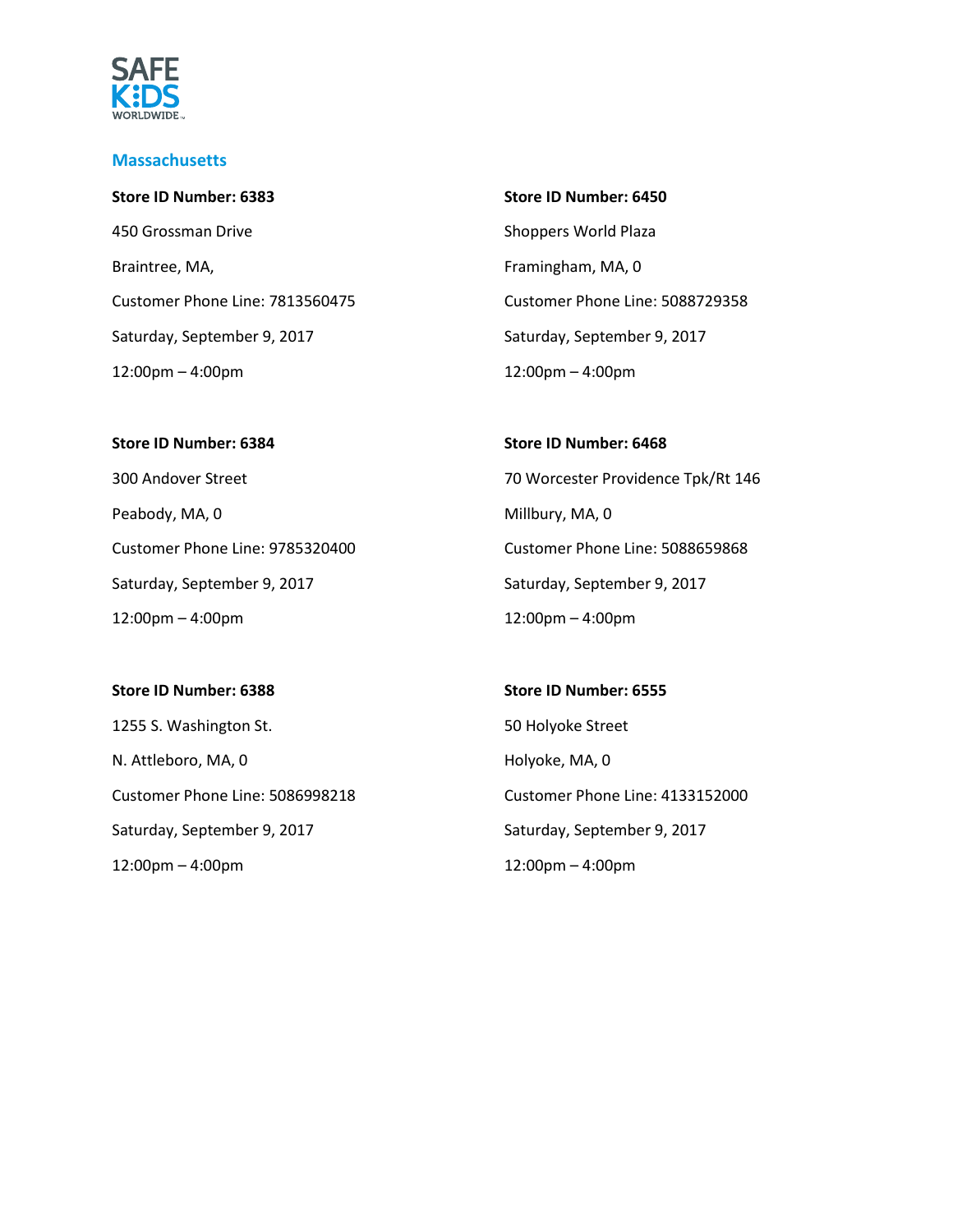

### **Maryland**

#### **Store ID Number: 6414** 12012 Cherry Hill Road Silver Spring, MD, 20904 Customer Phone Line: 3015868630 Saturday, September 9, 2017 12:00pm – 4:00pm **Store ID Number: 6477** 2969 Festival Way Waldorf, MD, 20601 Customer Phone Line: 3013968037 Saturday, September 9, 2017 12:00pm – 4:00pm

### **Store ID Number: 8875**

8040 Ritchie Hwy. Pasadena, MD, 21122 Customer Phone Line: 4108638840 Saturday, September 9, 2017 12:00pm – 4:00pm

### **Maine**

**Store ID Number: 6430** 200 Running Hill Road S. Portland, ME, Customer Phone Line: 2077734861 Saturday, September 9, 2017 12:00pm – 4:00pm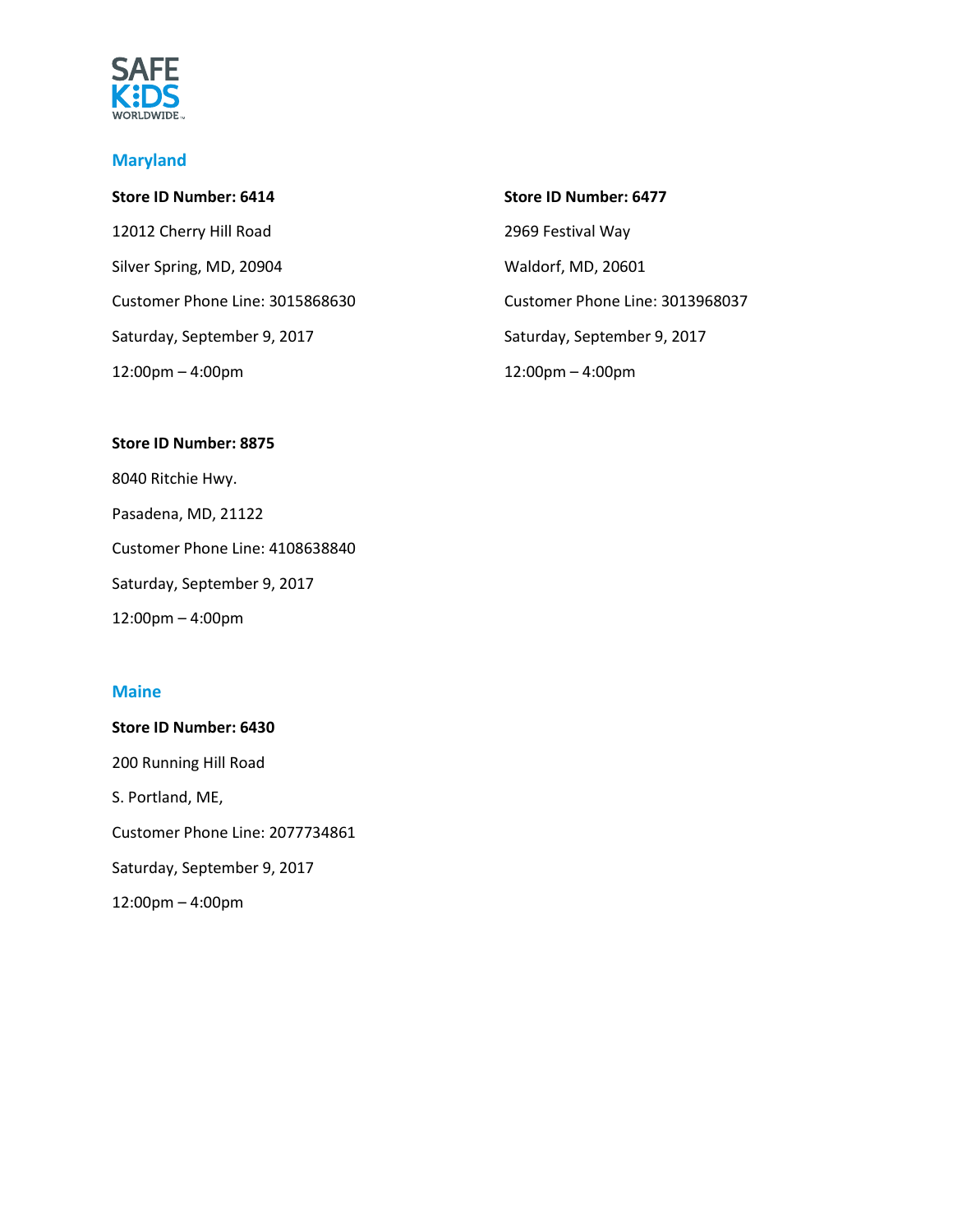

#### **Michigan**

**Store ID Number: 6440** 14544 Racho Road Taylor, MI, 48180 Customer Phone Line: 7342875982 Saturday, September 9, 2017 12:00pm – 4:00pm

#### **Store ID Number: 6442**

3725 Carpenter Road Ypsilanti, MI, 48197 Customer Phone Line: 7344770943 Saturday, September 9, 2017 12:00pm – 4:00pm

**Store ID Number: 6543** 5900 W. Saginaw Highway Lansing, MI, 0 Customer Phone Line: 5173915122 Saturday, September 9, 2017 12:00pm – 4:00pm

**Store ID Number: 9247** 12050 Hall Road Sterling Heights, MI, 48313 Customer Phone Line: 5869972929 Saturday, September 9, 2017 12:00pm – 4:00pm

**Store ID Number: 6469** 5890 S. Westnedge Ave. Portage, MI, 49024 Customer Phone Line: 2693822187 Saturday, September 9, 2017 12:00pm – 4:00pm

**Store ID Number: 6486** 3321 Tittabawassee Road Saginaw, MI, 48604 Customer Phone Line: 9897905961 Saturday, September 9, 2017 12:00pm – 4:00pm

**Store ID Number: 9249** 20111 Haggerty Road Northville, MI, 48167 Customer Phone Line: 2487350365 Saturday, September 9, 2017 12:00pm – 4:00pm

**Store ID Number: 9250** 32471 Gratiot Avenue Roseville, MI, 48066 Customer Phone Line: 5862965615 Saturday, September 9, 2017 12:00pm – 4:00pm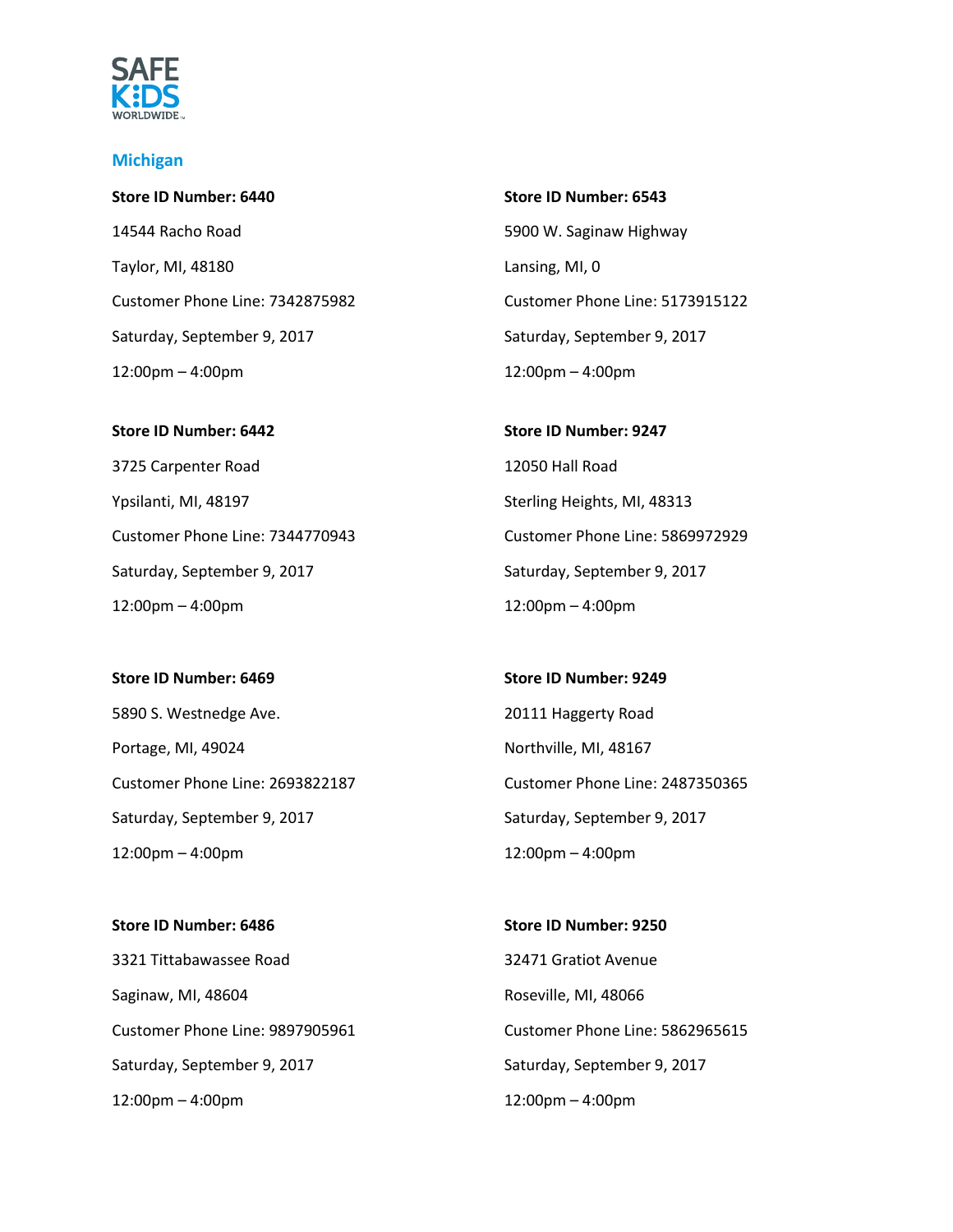

# **Store ID Number: 9255** G-3274 South Linden Road Flint, MI, 48507 Customer Phone Line: 8107328021 Saturday, September 9, 2017 12:00pm – 4:00pm

# **Store ID Number: 9260** 4923 28th Street South East Grand Rapids, MI, 49512 Customer Phone Line: 6169779623 Saturday, September 9, 2017 12:00pm – 4:00pm

#### **Store ID Number: 9280**

4936 Baldwin Road Orion Township, MI, 48359 Customer Phone Line: 2483913367 Saturday, September 9, 2017 12:00pm – 4:00pm

### **Minnesota**

**Store ID Number: 6551** 8236 Tamarack Village Woodbury, MN, 0 Customer Phone Line: 6513676820 Saturday, September 9, 2017 12:00pm – 4:00pm

**Store ID Number: 9560** 900 West 78th Street South Richfield, MN, 55423 Customer Phone Line: 6128612249 Saturday, September 9, 2017 12:00pm – 4:00pm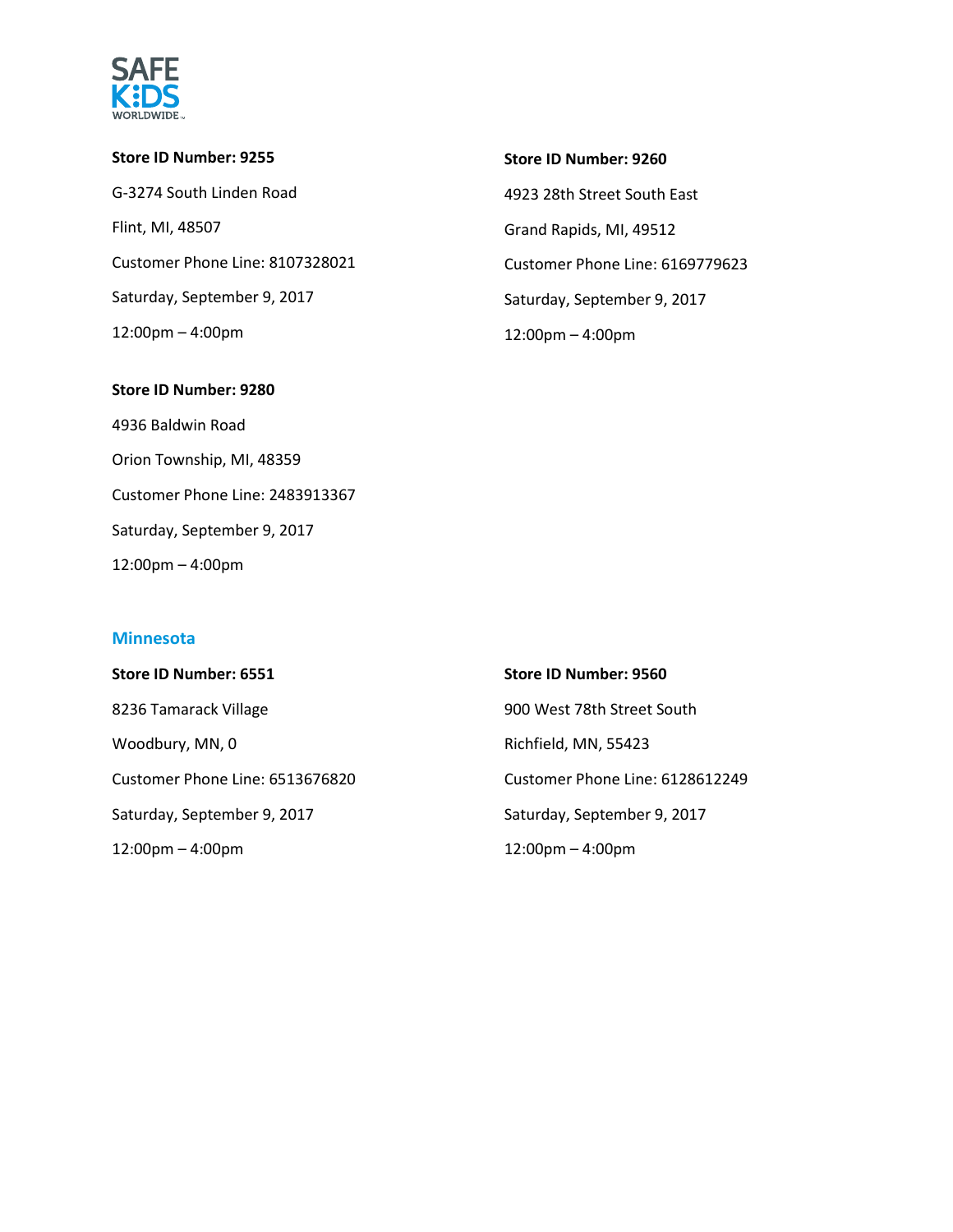

#### **Missouri**

| <b>Store ID Number: 9541</b>    | <b>Store ID Number</b>   |
|---------------------------------|--------------------------|
| 4441 Lemay Ferry Rd             | 8640 N. Madiso           |
| St. Louis, MO, 63129            | Kansas City, MC          |
| Customer Phone Line: 3148948055 | Customer Phon            |
| Saturday, September 9, 2017     | Saturday, Septe          |
| 12:00pm - 4:00pm                | $12:00 \text{pm} - 4:00$ |

# **Store ID Number: 9583** n Ave d, 64155 e Line: 8164208808 mber 9, 2017 pm

#### **Store ID Number: 9551**

5590 St. Louis Mills Blvd Hazelwood, MO, 63042 Customer Phone Line: 3147380614 Saturday, September 9, 2017 12:00pm – 4:00pm

## **Store ID Number: 9586**

220 THF Blvd Chesterfield, MO, 63005 Customer Phone Line: 6365360910 Saturday, September 9, 2017 12:00pm – 4:00pm

## **Mississippi**

**Store ID Number: 7707** 260 Ridge Way Rd Flowood, MS, 39232 Customer Phone Line: 6019198242 Saturday, September 9, 2017 12:00pm – 4:00pm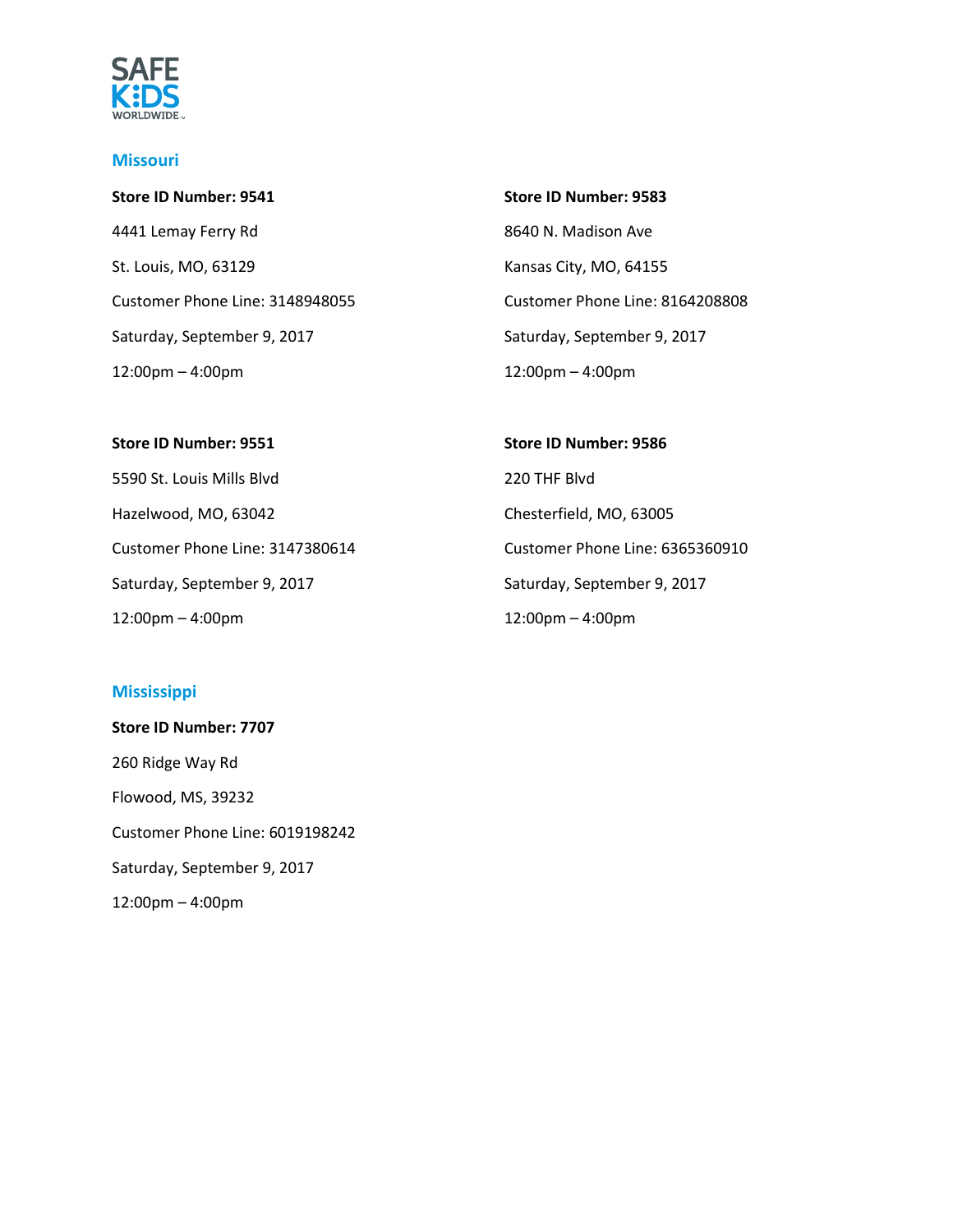

#### **North Carolina**

| <b>Store ID Number: 6426</b>    |  |
|---------------------------------|--|
| 975 Hanes Mall Blvd             |  |
| Winston Salem, NC, 27103        |  |
| Customer Phone Line: 3367655600 |  |
| Saturday, September 9, 2017     |  |
| $12:00$ pm $-4:00$ pm           |  |

# **Store ID Number: 8878** 9575 South Boulevard Charlotte, NC, 28273 Customer Phone Line: 7046432229 Saturday, September 9, 2017 12:00pm – 4:00pm

#### **Store ID Number: 6448**

1856 Catawba Valley Blvd. Hickory, NC, 28602 Customer Phone Line: 8283046300 Saturday, September 9, 2017 12:00pm – 4:00pm

## **Store ID Number: 8881**

8062 Concord Mills Blvd Concord, NC Customer Phone Line: 7049790840 Saturday, September 9, 2017 12:00pm – 4:00pm

## **Store ID Number: 6562**

7001 Fayetteville Road Durham, NC, Customer Phone Line: 9195449024 Saturday, September 9, 2017 12:00pm – 4:00pm

# **Store ID Number: 8816** 801 Fairview Road Asheville, NC, 28803 Customer Phone Line: 8282982229 Saturday, September 9, 2017 12:00pm – 4:00pm

**Store ID Number: 8894** 1214 Bridford Parkway Greensboro, NC, 27407 Customer Phone Line: 3365479050 Saturday, September 9, 2017 12:00pm – 4:00pm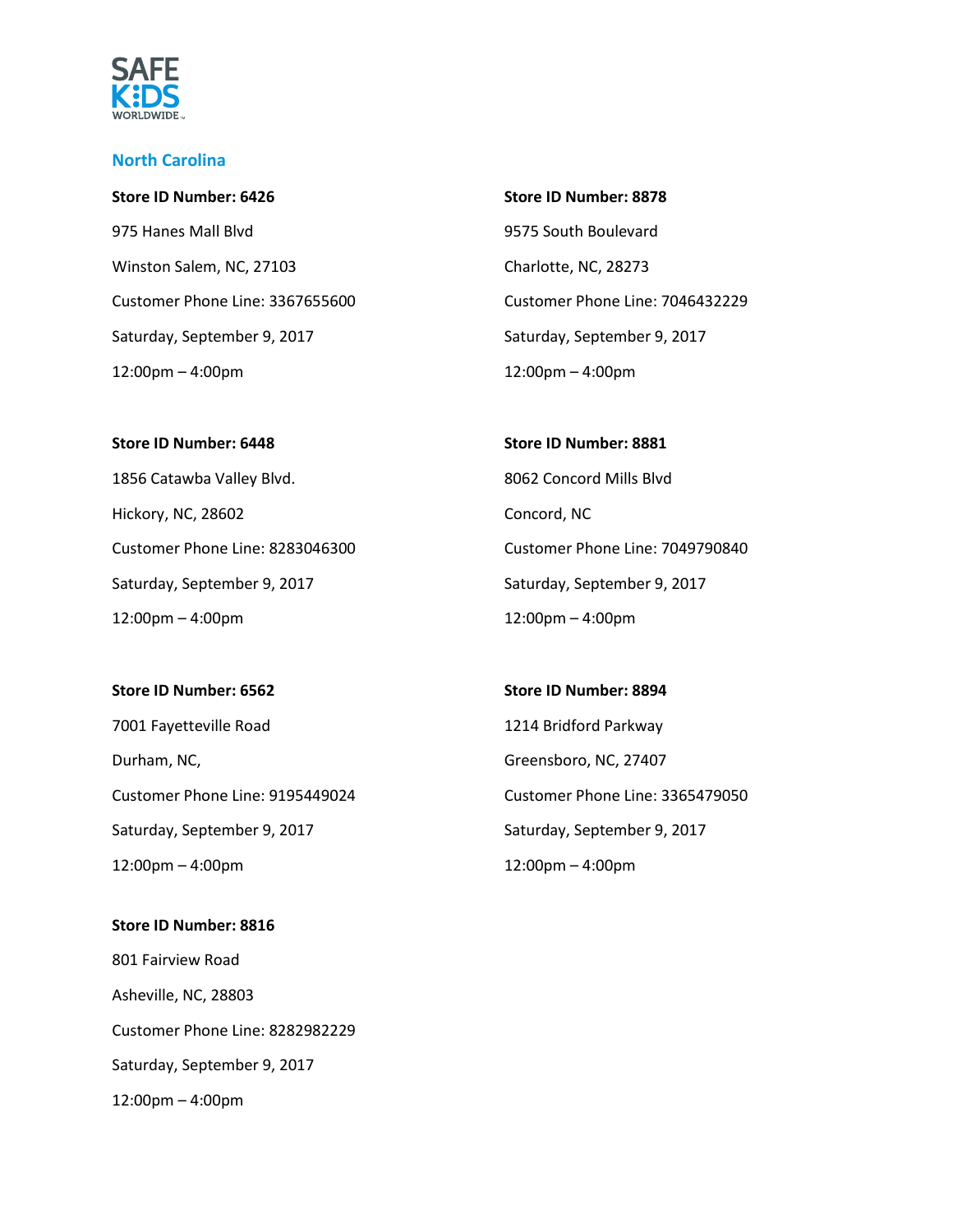

## **Nebraska**

**Store ID Number: 6507** 3505 S. 140th Plaza Omaha, NE, 68144 Customer Phone Line: 4023336427 Saturday, September 9, 2017 12:00pm – 4:00pm

## **New Hampshire**

| Store ID Number: 6459              | Store ID Number: 6492              |
|------------------------------------|------------------------------------|
| 447 South Broadway                 | 29 Gusabel Avenue                  |
| Salem, NH, 0                       | Nashua, NH,                        |
| Customer Phone Line: 6038932614    | Customer Phone Line: 6038814306    |
| Saturday, September 9, 2017        | Saturday, September 9, 2017        |
| $12:00 \text{pm} - 4:00 \text{pm}$ | $12:00 \text{pm} - 4:00 \text{pm}$ |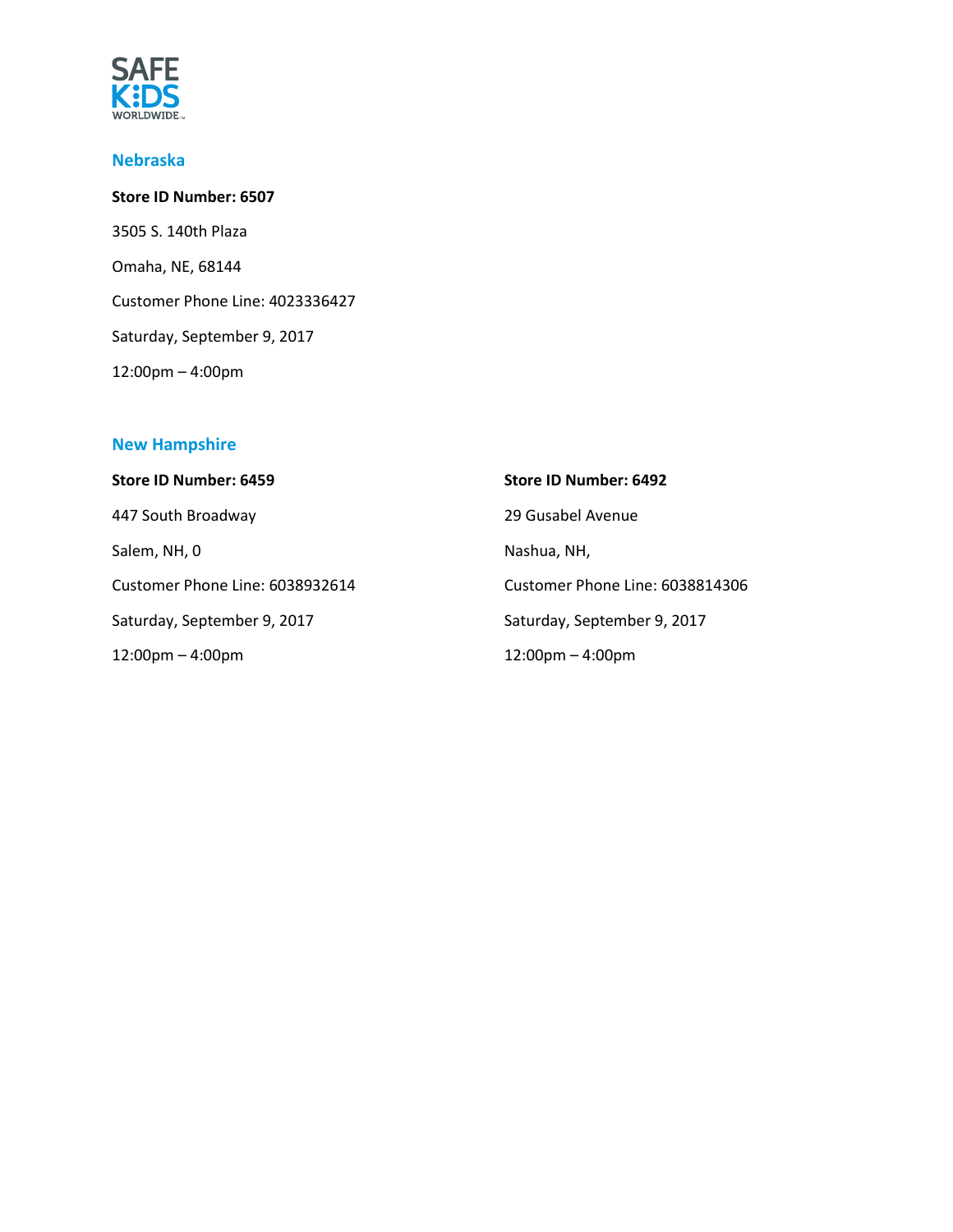

#### **New Jersey**

**Store ID Number: 6369** 909 US Hwy 1 South. North Brunswick, NJ, Customer Phone Line: 7322201900 Saturday, September 9, 2017 12:00pm – 4:00pm

#### **Store ID Number: 6373**

130 Consumer Square Mays Landing, NJ Customer Phone Line: 6094841177 Saturday, September 9, 2017 12:00pm – 4:00pm

### **Store ID Number: 6375**

100 Promenade Blvd. Bridgewater, NJ Customer Phone Line: 7323023590 Saturday, September 9, 2017 12:00pm – 4:00pm

**Store ID Number: 6379** 2135 Route 38 Cherry Hill, NJ Customer Phone Line: 8563171559 Saturday, September 9, 2017 12:00pm – 4:00pm

**Store ID Number: 6386** 545 Highway 17 South Paramus, NJ Customer Phone Line: 2012513191 Saturday, September 9, 2017 12:00pm – 4:00pm

**Store ID Number: 6479** 50 International Drive South.

Flanders, NJ Customer Phone Line: 9736915939 Saturday, September 9, 2017 12:00pm – 4:00pm

**Store ID Number: 6503** 98 Route 10 West. East Hanover, NJ Customer Phone Line: 9735031411 Saturday, September 9, 2017 12:00pm – 4:00pm

**Store ID Number: 6533** 700 Nassua Park Blvd West Windsor, NJ Customer Phone Line: 6099871751 Saturday, September 9, 2017 12:00pm – 4:00pm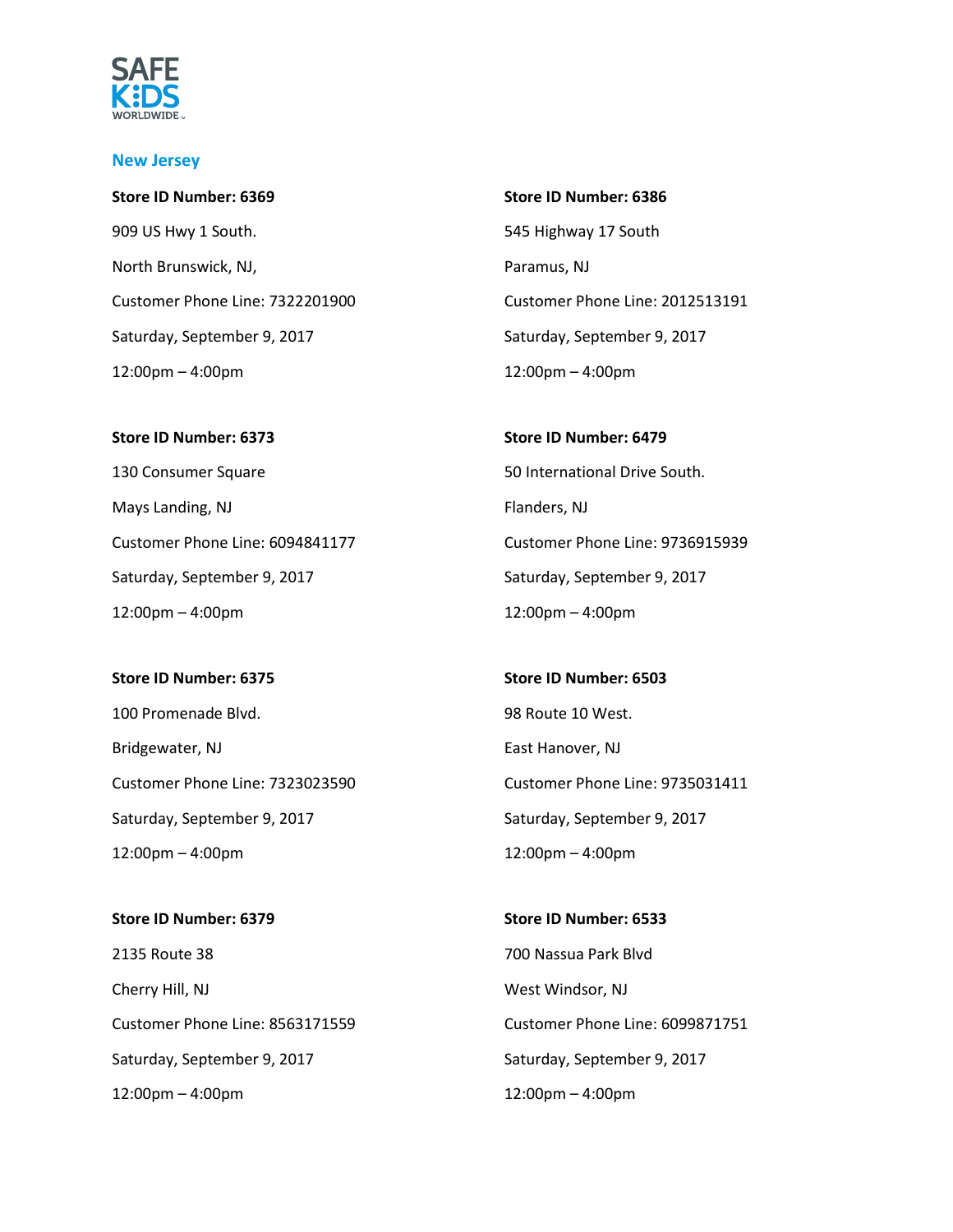

# **Store ID Number: 6539** 465 Route 46 West. Totowa, NJ Customer Phone Line: 9732562566 Saturday, September 9, 2017 12:00pm – 4:00pm

### **New Mexico**

**Store ID Number: 6438** 45 Hotel Circle Albuquerque, NM, 87123 Customer Phone Line: 5052929909 Saturday, September 9, 2017 12:00pm – 4:00pm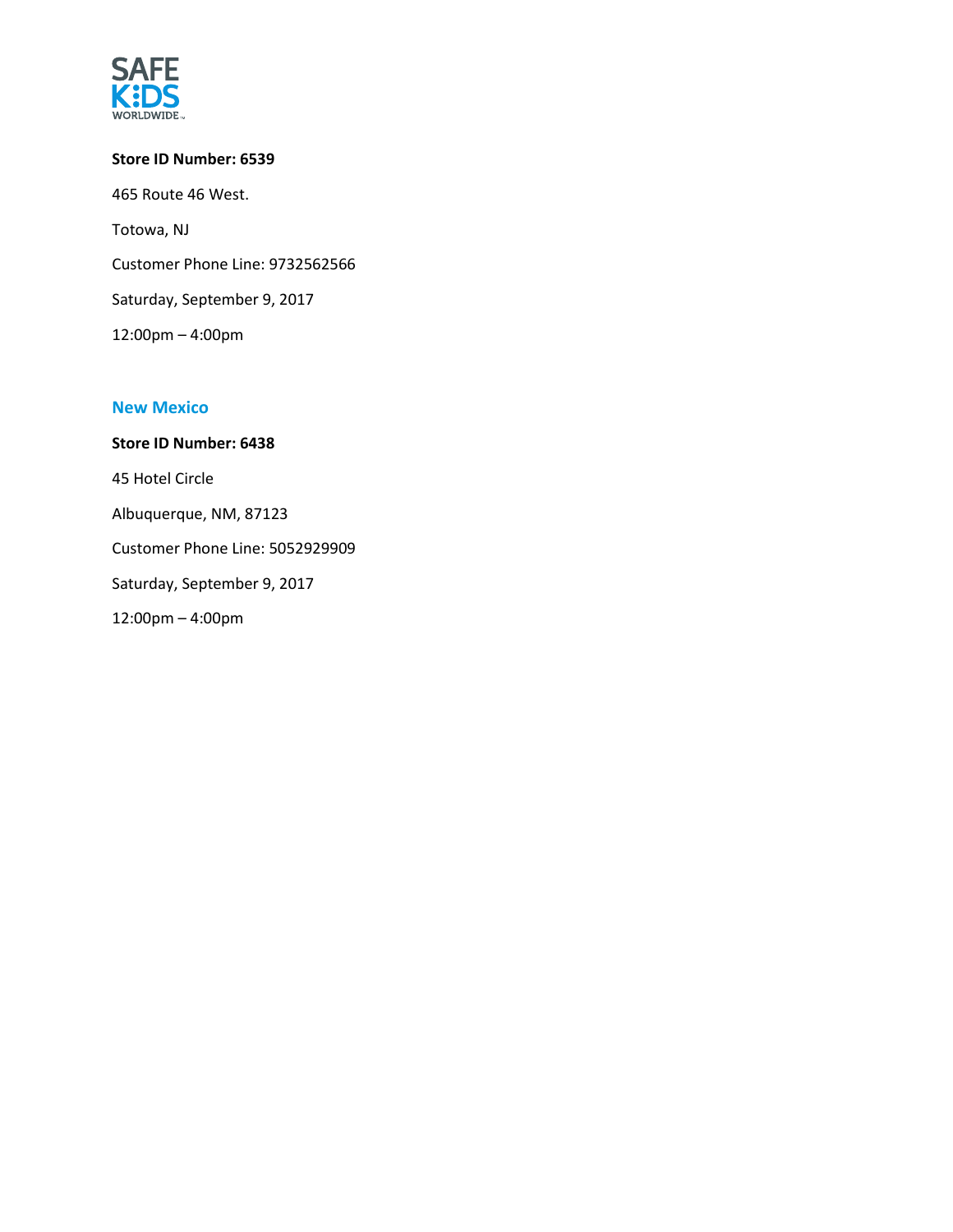

### **Nevada**

#### **Store ID Number: 5673**

510 North Stephanie Street Henderson, NV, 89014 Customer Phone Line: 7024502330 Saturday, September 9, 2017 12:00pm – 4:00pm

#### **Store ID Number: 5674**

2150 North Rainbow Blvd. Las Vegas, NV, 89108 Customer Phone Line: 7026478514 Saturday, September 9, 2017 12:00pm – 4:00pm

#### **Store ID Number: 6580**

7020 Arroyo Crossing Las Vegas, NV, 89118 Customer Phone Line: 7028370073 Saturday, September 9, 2017 12:00pm – 4:00pm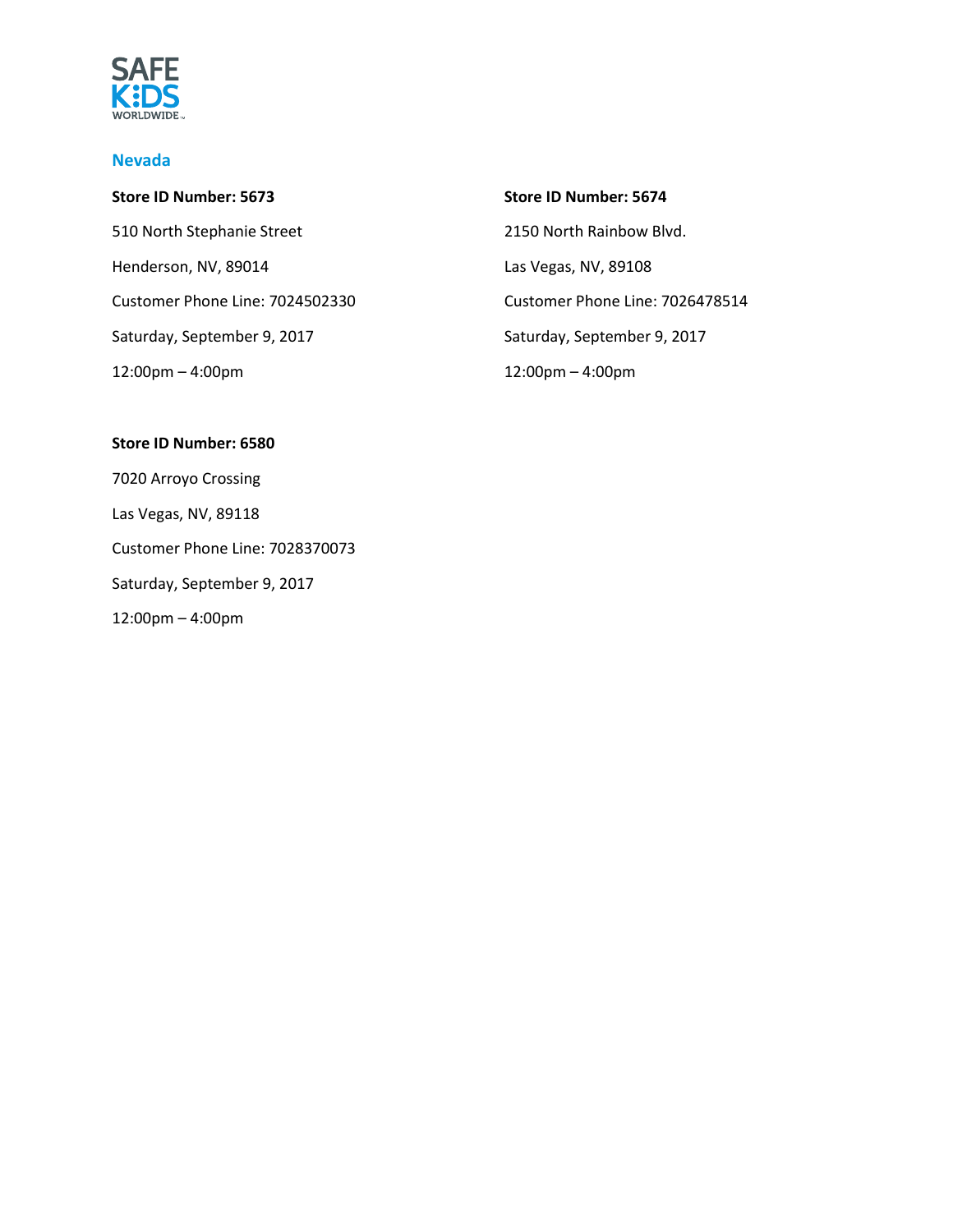

#### **New York**

**Store ID Number: 6357** 1350 Corporate Drive. Westbury, NY, 11590 Customer Phone Line: 5162272629 Saturday, September 9, 2017 12:00pm – 4:00pm

**Store ID Number: 6444** 2655 Richmond Ave. Staten Island, NY, 10314 Customer Phone Line: 7183702734 Saturday, September 9, 2017 12:00pm – 4:00pm

# **Store ID Number: 6410** 250 East Route 59 Nanuet, NY, 10954 Customer Phone Line: 8456276636 Saturday, September 9, 2017 12:00pm – 4:00pm

# **Store ID Number: 6411** 2700 Central Park Ave Yonkers, NY, 10710 Customer Phone Line: 9147224500

Saturday, September 9, 2017 12:00pm – 4:00pm

**Store ID Number: 6424** 5214 Sunrise Hwy Massapequa, NY, 11762 Customer Phone Line: 5167954314 Saturday, September 9, 2017 12:00pm – 4:00pm

# **Store ID Number: 6455** 395 Gateway drive. Brooklyn, NY, 11239 Customer Phone Line: 7182773400 Saturday, September 9, 2017 12:00pm – 4:00pm

# **Store ID Number: 6480** 1822 South Road Wappinger Falls, NY, 12590 Customer Phone Line: 8452974579 Saturday, September 9, 2017 12:00pm – 4:00pm

**Store ID Number: 6494** 221 Wade Road Extension Latham, NY, 12110 Customer Phone Line: 5187830632 Saturday, September 9, 2017 12:00pm – 4:00pm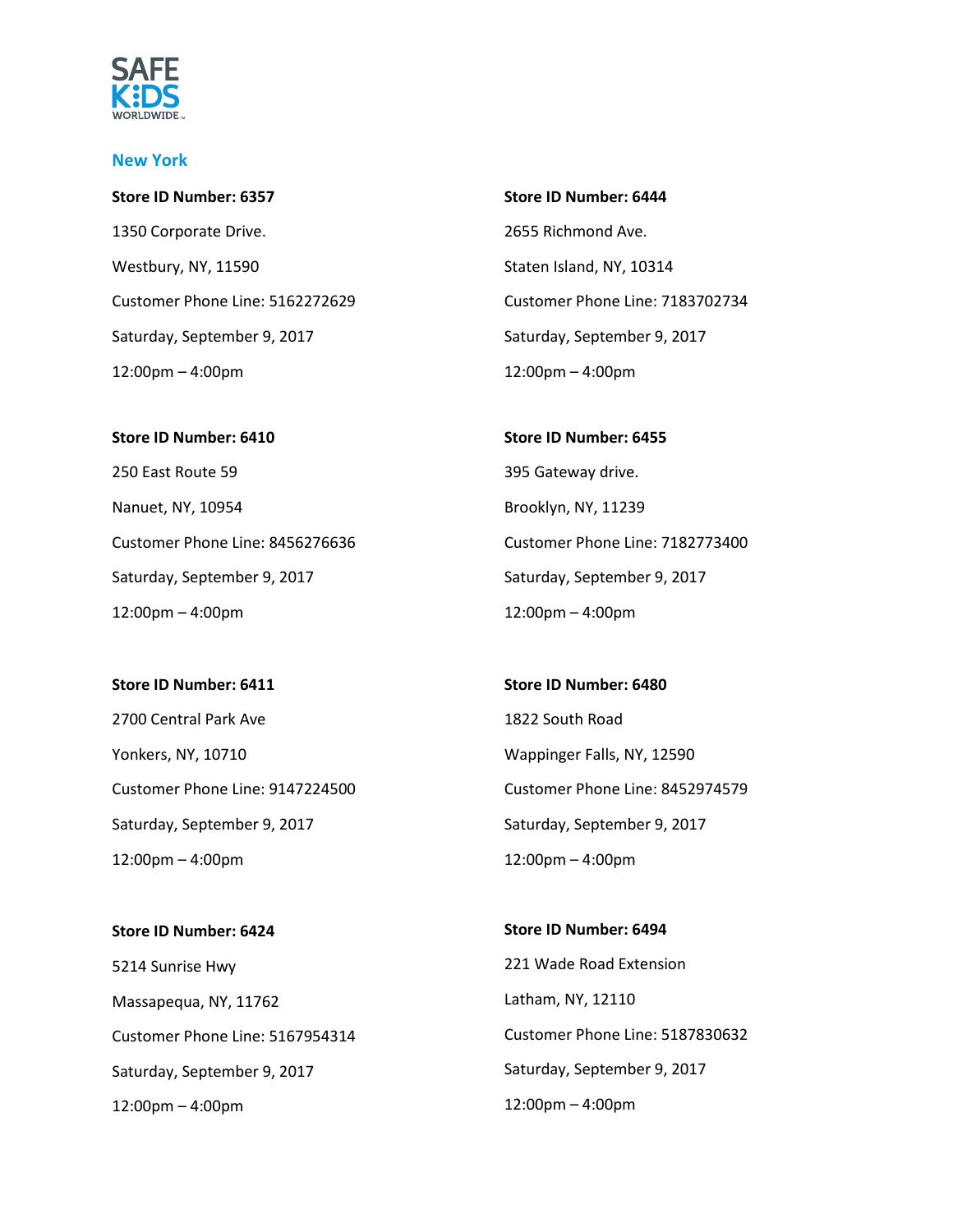

- **Store ID Number: 6509** 88 Dunning Rd. Middletown, NY, 10940 Customer Phone Line: 8459564050 Saturday, September 9, 2017 12:00pm – 4:00pm
- **Store ID Number: 9281** 2335 Marketplace Drive Rochester, NY, 14623 Customer Phone Line: 5854247170 Saturday, September 9, 2017 12:00pm – 4:00pm

# **Store ID Number: 6538** 24-30 Union Square E New York, NY, 10003 Customer Phone Line: 2127989905 Saturday, September 9, 2017

12:00pm – 4:00pm

## **Store ID Number: 9291**

2027 Park Street Syracuse, NY, 13208 Customer Phone Line: 3154243998 Saturday, September 9, 2017 12:00pm – 4:00pm

**Store ID Number: 9282** 1569 Niagara Falls Blvd Amherst, NY, 14228 Customer Phone Line: 7168031399 Saturday, September 9, 2017 12:00pm – 4:00pm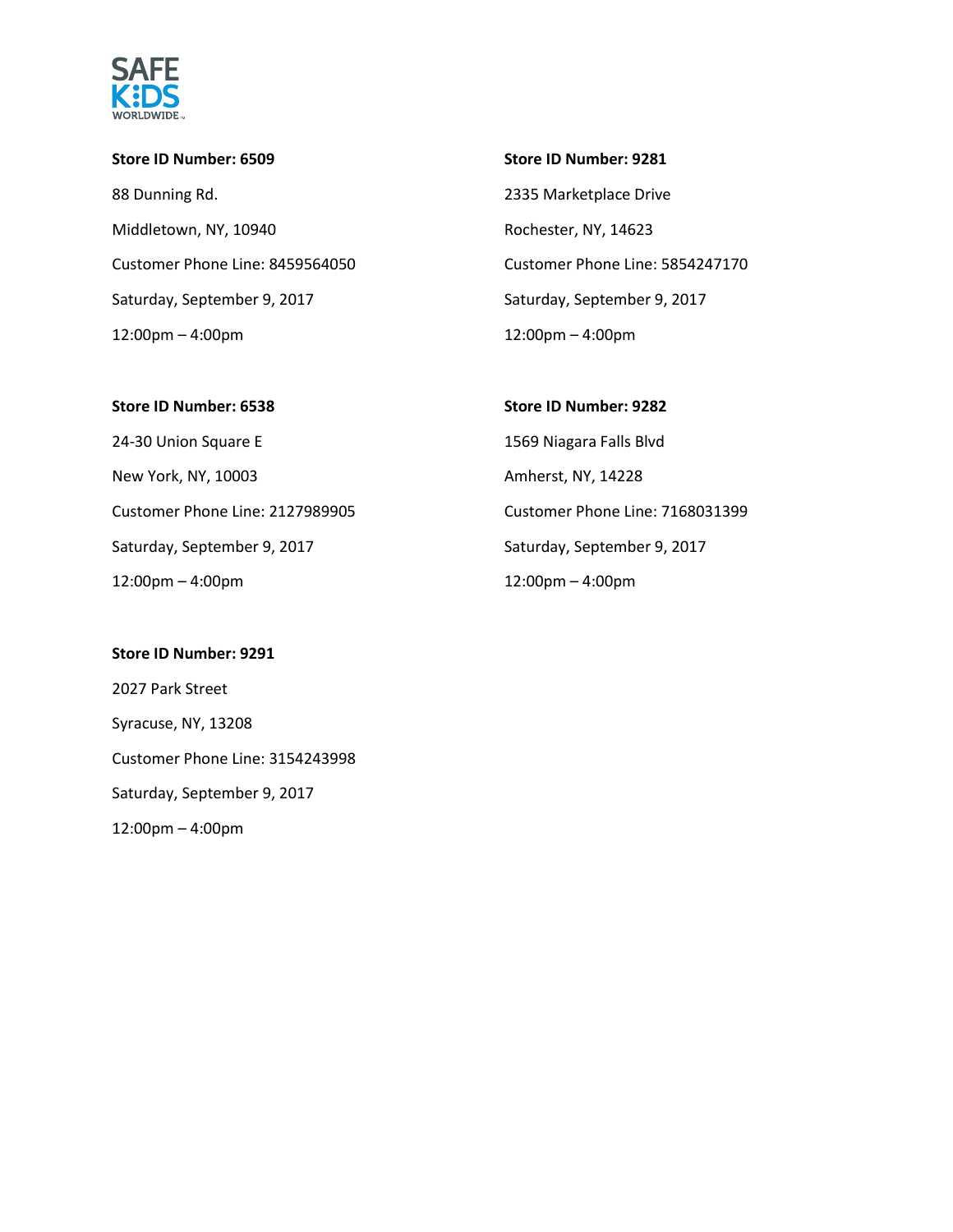

## **Ohio**

**Store ID Number: 9240** 2661 Miamisburg-Centerville Rd. Dayton, OH, 45459 Customer Phone Line: 9374385552 Saturday, September 9, 2017 12:00pm – 4:00pm

**Store ID Number: 9279** 1360 S. Holland-Sylvania Road Holland, OH, 43528 Customer Phone Line: 4198617015 Saturday, September 9, 2017 12:00pm – 4:00pm

#### **Store ID Number: 9244**

925 Cincinnati Mills Dr. Cincinnati, OH, 45240 Customer Phone Line: 5136712430 Saturday, September 9, 2017 12:00pm – 4:00pm

## **Store ID Number: 9283**

7841 Mentor Ave Mentor, OH, 44060 Customer Phone Line: 4409747388 Saturday, September 9, 2017 12:00pm – 4:00pm

### **Store ID Number: 9254**

1240 Doral Drive Boardman, OH, 44514 Customer Phone Line: 3309650412 Saturday, September 9, 2017 12:00pm – 4:00pm

**Store ID Number: 9284** 26520 Lorain Road North Olmsted, OH, 44070 Customer Phone Line: 4407168614 Saturday, September 9, 2017 12:00pm – 4:00pm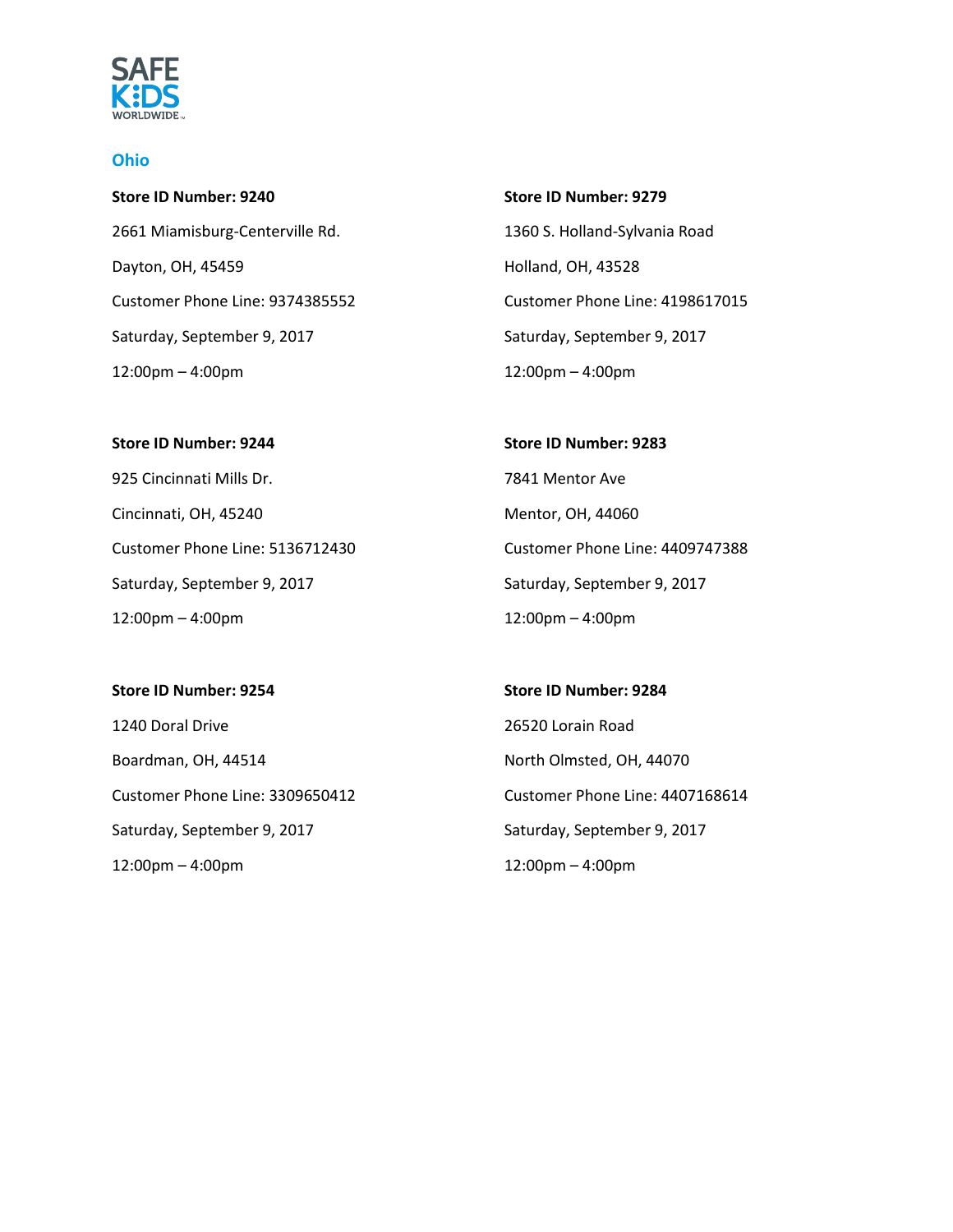

## **Oklahoma**

| <b>Store ID Number: 9548</b>       | Store ID Number: 9577              |
|------------------------------------|------------------------------------|
| 10010 E 71st Street S.             | 1731 Belle Isle Ave                |
| Tulsa, OK, 74133                   | Oklahoma City, OK, 73118           |
| Customer Phone Line: 9182506444    | Customer Phone Line: 4058402820    |
| Saturday, September 9, 2017        | Saturday, September 9, 2017        |
| $12:00 \text{pm} - 4:00 \text{pm}$ | $12:00 \text{pm} - 4:00 \text{pm}$ |

## **Oregon**

| Store ID Number: 9571              | Store ID Number: 9574              |
|------------------------------------|------------------------------------|
| 9650 S.E. 82nd Avenue              | 7805 S.W. Dartmouth Rd.            |
| Portland, OR, 97266                | Tigard, OR, 97223                  |
| Customer Phone Line: 5037773006    | Customer Phone Line: 5036707539    |
| Saturday, September 9, 2017        | Saturday, September 9, 2017        |
| $12:00 \text{pm} - 4:00 \text{pm}$ | $12:00 \text{pm} - 4:00 \text{pm}$ |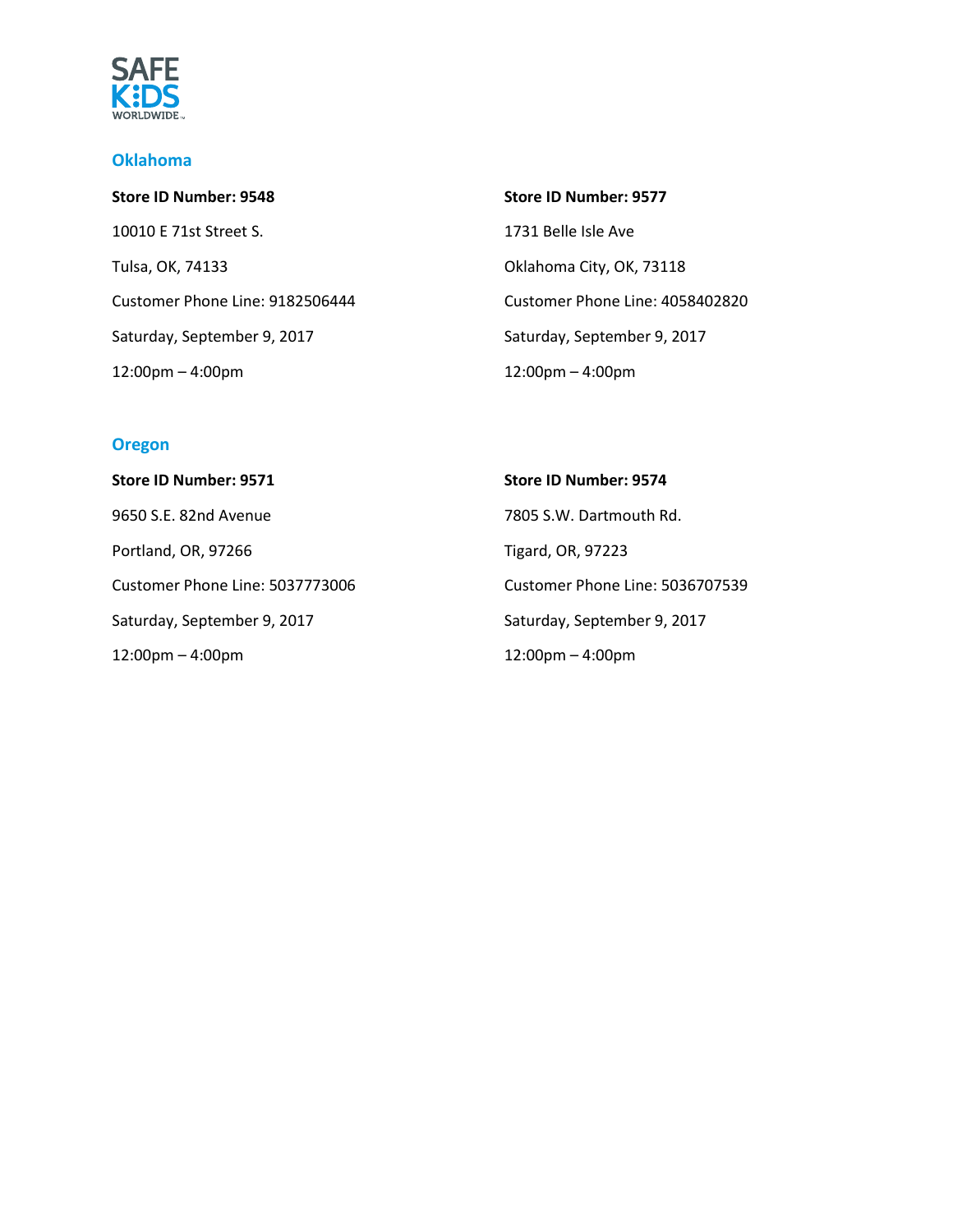

#### **Pennsylvania**

**Store ID Number: 6371** 1336 Bristol Pike Bensalem, PA, 19020 Customer Phone Line: 2156336990 Saturday, September 9, 2017 12:00pm – 4:00pm

**Store ID Number: 6372** 330 Commerce Blvd. Fairless Hills, PA, 19030 Customer Phone Line: 2152690100 Saturday, September 9, 2017 12:00pm – 4:00pm

**Store ID Number: 6387** 600 Lehigh Valley Mall Whitehall, PA, 18052 Customer Phone Line: 6102310481 Saturday, September 9, 2017 12:00pm – 4:00pm

**Store ID Number: 6394** 2789 Paper Mill Road Reading, PA, 19610 Customer Phone Line: 6103737174 Saturday, September 9, 2017 12:00pm – 4:00pm

**Store ID Number: 6425** 5125 Jonestown Rd Harrisburg, PA, 17112 Customer Phone Line: 7176717101 Saturday, September 9, 2017 12:00pm – 4:00pm

**Store ID Number: 6449** 770 Baltimore Pike Springfield, PA, 19064 Customer Phone Line: 6105449207 Saturday, September 9, 2017 12:00pm – 4:00pm

**Store ID Number: 6452** 3700 William Penn Highway Monroeville, PA Customer Phone Line: 4128569891 Saturday, September 9, 2017 12:00pm – 4:00pm

**Store ID Number: 6454** 104 Bartlett Ave. Exton, PA, 19341 Customer Phone Line: 6105245369 Saturday, September 9, 2017 12:00pm – 4:00pm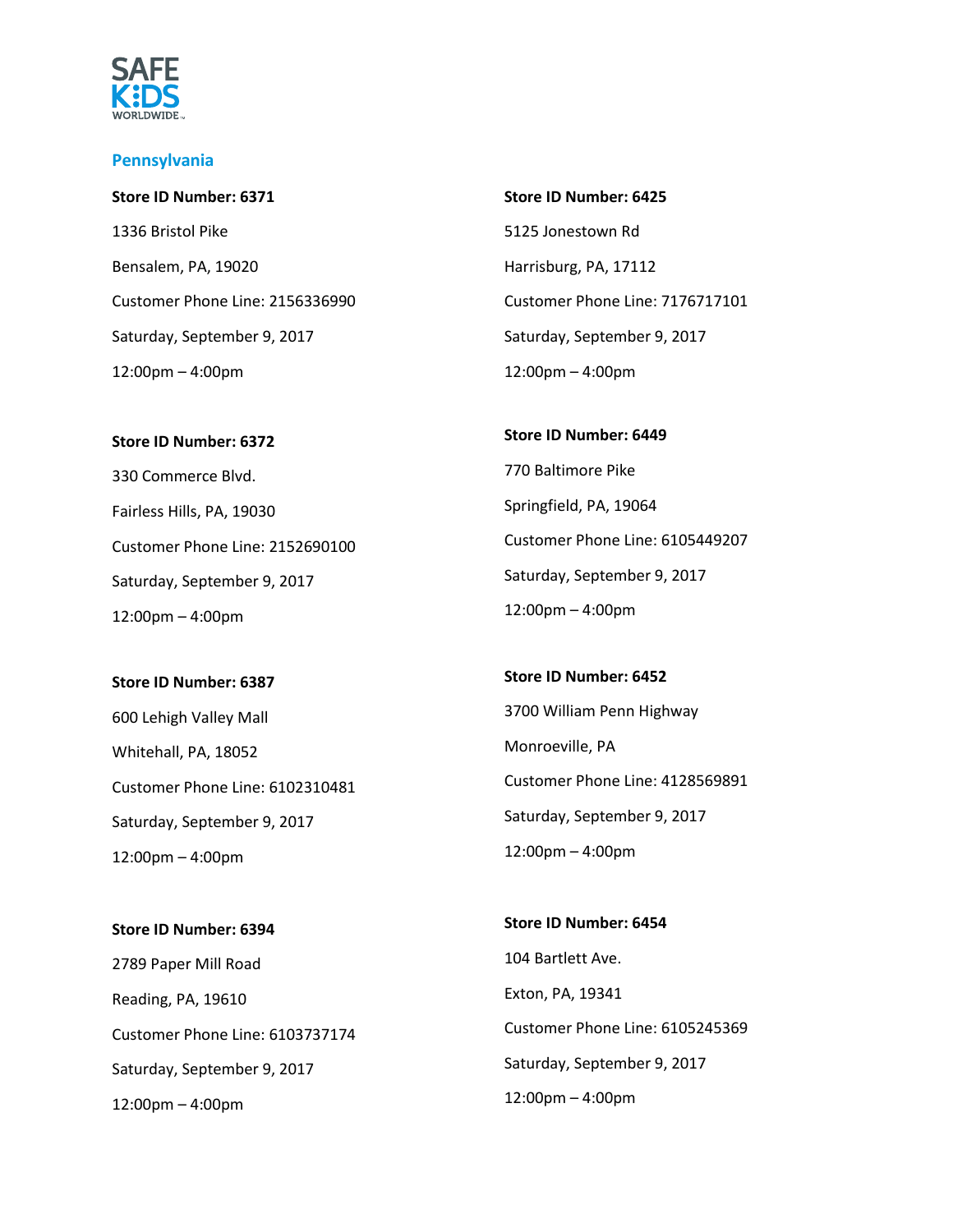

**Store ID Number: 6462** 980 Bethleham Pike Montgomeryville, PA, 18936 Customer Phone Line: 2156998762 Saturday, September 9, 2017 12:00pm – 4:00pm

**Store ID Number: 6470** 6680 Peach St. Erie, PA, 16509 Customer Phone Line: 8148645814 Saturday, September 9, 2017 12:00pm – 4:00pm

## **Store ID Number: 6467**

3300 Wilkes-Barre Township Commons Wilkes Barre, PA, 18702 Customer Phone Line: 5708227854 Saturday, September 9, 2017 12:00pm – 4:00pm

# **Store ID Number: 6504** 990 Plaza Blvd. Lancaster, PA, 17601 Customer Phone Line: 7173940823 Saturday, September 9, 2017 12:00pm – 4:00pm

## **Rhode Island**

**Store ID Number: 6385** 300 Quaker Lane Warwick, RI Customer Phone Line: 4018279920 Saturday, September 9, 2017 12:00pm – 4:00pm

**Store ID Number: 6478** 20111 Route 19 Cranberry Township, PA, 16066 Customer Phone Line: 7247722500 Saturday, September 9, 2017 12:00pm – 4:00pm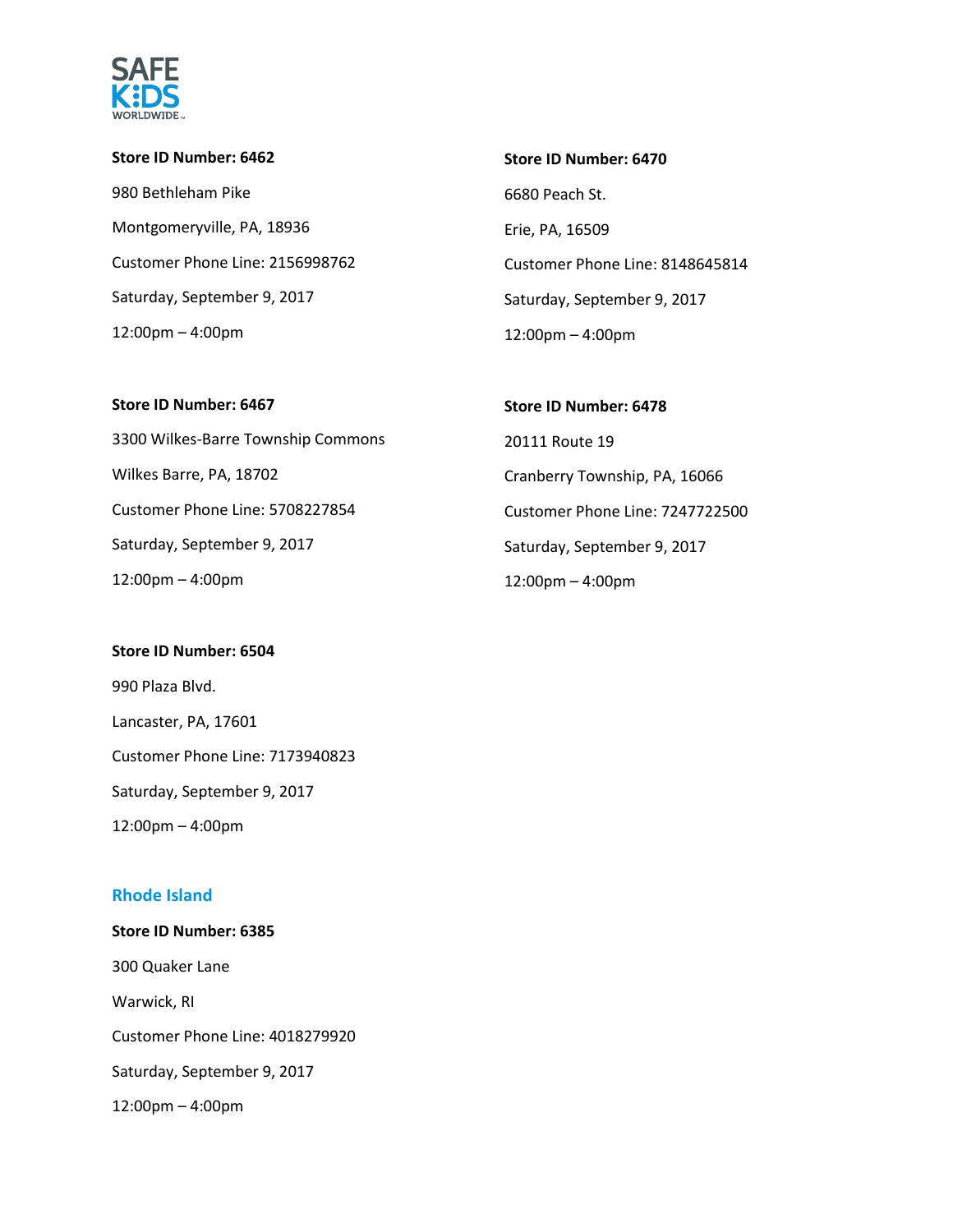

### **South Carolina**

| Store ID Number: 8888              | Store ID Number: 8890              |
|------------------------------------|------------------------------------|
| 7250 Rivers Avenue                 | 254 Harbison Boulevard             |
| N. Charleston, SC, 29406           | Columbia, SC, 29212                |
| Customer Phone Line: 8438249493    | Customer Phone Line: 8034074782    |
| Saturday, September 9, 2017        | Saturday, September 9, 2017        |
| $12:00 \text{pm} - 4:00 \text{pm}$ | $12:00 \text{pm} - 4:00 \text{pm}$ |

### **Tennessee**

| Store ID Number: 6563              | Store ID Number: 8863              |
|------------------------------------|------------------------------------|
| 2205 Gallatin Pike N.              | 9626 Kingston Pike                 |
| Madison, TN, 37115                 | Knoxville, TN, 37922               |
| Customer Phone Line: 6158553773    | Customer Phone Line: 8657699911    |
| Saturday, September 9, 2017        | Saturday, September 9, 2017        |
| $12:00 \text{pm} - 4:00 \text{pm}$ | $12:00 \text{pm} - 4:00 \text{pm}$ |

### **Store ID Number: 8860**

5731 Nolensville Pike Nashville, TN, 37211 Customer Phone Line: 6157812229 Saturday, September 9, 2017 12:00pm – 4:00pm

**Store ID Number: 8880** 2020 Gunbarrel Rd Chattanooga, TN, 37421 Customer Phone Line: 4238947277 Saturday, September 9, 2017 12:00pm – 4:00pm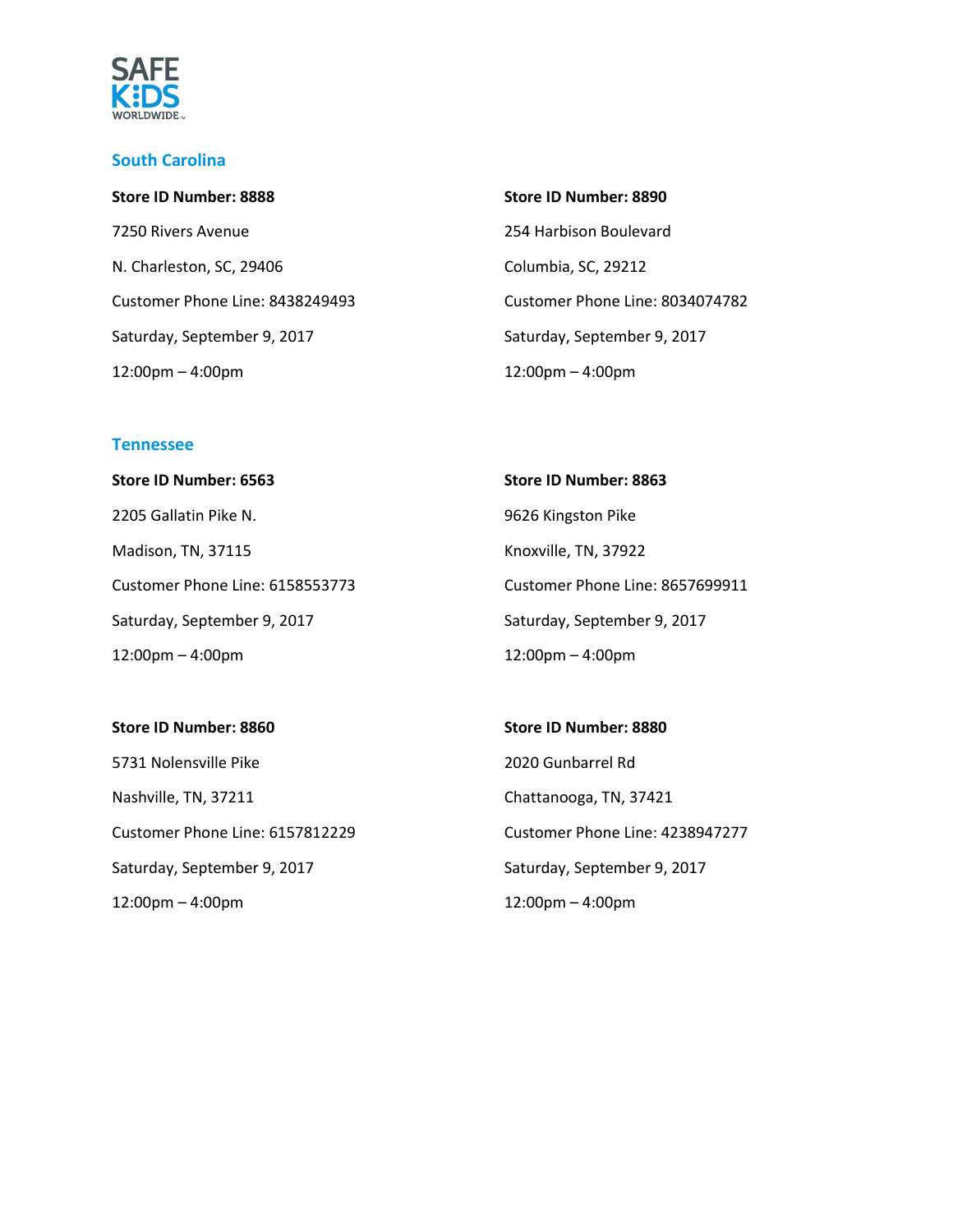

#### **Texas**

**Store ID Number: 6461** 1327 George Dieter Dr El Paso, TX, 79936 Customer Phone Line: 9155932143 Saturday, September 9, 2017 12:00pm – 4:00pm

**Store ID Number: 7713** 3300 W. Expressway 83 McAllen, TX, 78501 Customer Phone Line: 9566180383 Saturday, September 9, 2017

12:00pm – 4:00pm

**Store ID Number: 7705** 5207 Brodie Lane Sunset Valley, TX, 78745 Customer Phone Line: 5123580191 Saturday, September 9, 2017 12:00pm – 4:00pm

**Store ID Number: 7708** 1309 W. Pipeline Rd Hurst, TX, 76053 Customer Phone Line: 8175952189 Saturday, September 9, 2017 12:00pm – 4:00pm

**Store ID Number: 7711** 17610 La Cantera Pkwy San Antonio, TX, 78257 Customer Phone Line: 2106942087 Saturday, September 9, 2017 12:00pm – 4:00pm

**Store ID Number: 9542** 420 E. Round Grove Rd Lewisville, TX, 75067 Customer Phone Line: 9724599333 Saturday, September 9, 2017 12:00pm – 4:00pm

**Store ID Number: 9544** 15555 S.W. Freeway Sugar Land, TX, 77479 Customer Phone Line: 2819809595 Saturday, September 9, 2017 12:00pm – 4:00pm

**Store ID Number: 9546** 20280 Katy Freeway Katy, TX, 77449 Customer Phone Line: 2818291000 Saturday, September 9, 2017 12:00pm – 4:00pm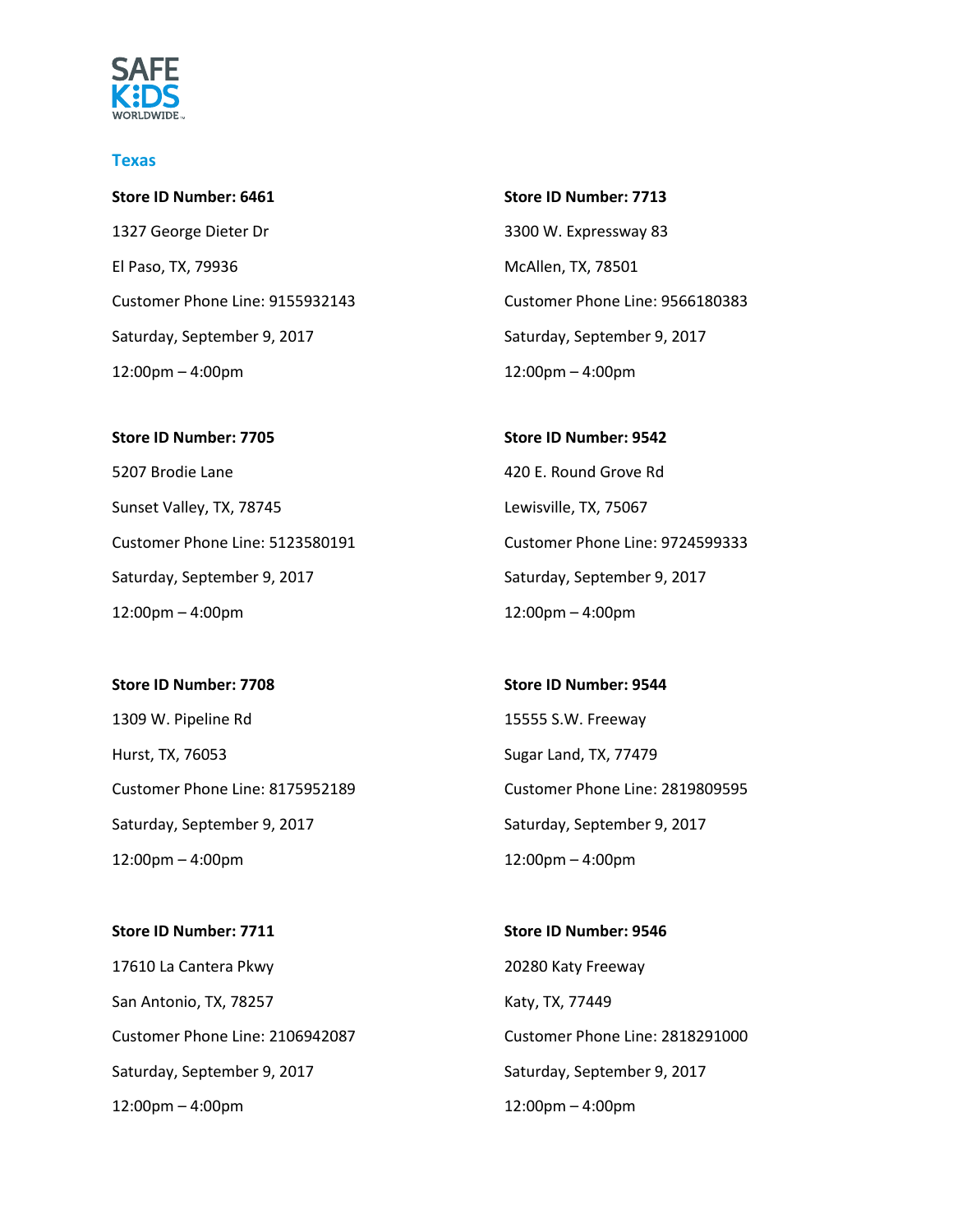

**Store ID Number: 9547** 380 FM 1960 W. Houston, TX, 77090 Customer Phone Line: 2815869993 Saturday, September 9, 2017 12:00pm – 4:00pm

**Store ID Number: 9562** 1220 Town E. Blvd Mesquite, TX, 75150 Customer Phone Line: 9726821450 Saturday, September 9, 2017 12:00pm – 4:00pm

# **Store ID Number: 9552** 1501 W. Arbrook Blvd Arlington, TX, 76015 Customer Phone Line: 8177842229 Saturday, September 9, 2017 12:00pm – 4:00pm

### **Store ID Number: 9588**

18182 Gulf Freeway Friendswood, TX, 77546 Customer Phone Line: 2819909390 Saturday, September 9, 2017 12:00pm – 4:00pm

**Store ID Number: 9582** 5800 Overton Ridge Blvd Fort Worth, TX, 76132 Customer Phone Line: 8174238829 Saturday, September 9, 2017 12:00pm – 4:00pm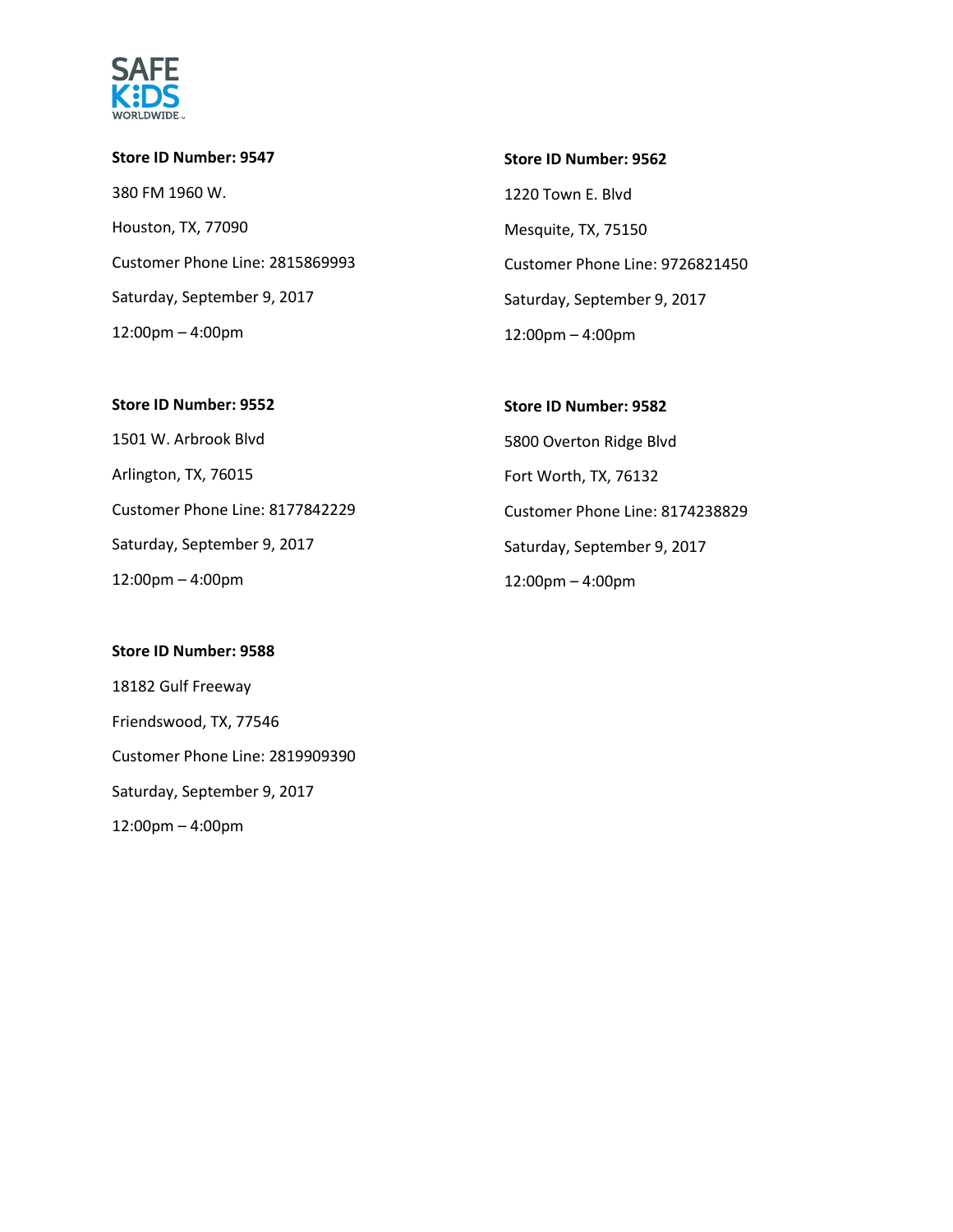

## **Utah**

# **Store ID Number: 6515** 4042 Riverdale Rd. Ogden, UT, 84405 Customer Phone Line: 8016120400 Saturday, September 9, 2017 12:00pm – 4:00pm

## **Store ID Number: 6516**

106 East University Pkwy. Orem, UT, 84058 Customer Phone Line: 8018028200 Saturday, September 9, 2017 12:00pm – 4:00pm

### **Store ID Number: 9568**

1122 Fort Union Boulevard Midvale, UT, 84047 Customer Phone Line: 8013521086 Saturday, September 9, 2017 12:00pm – 4:00pm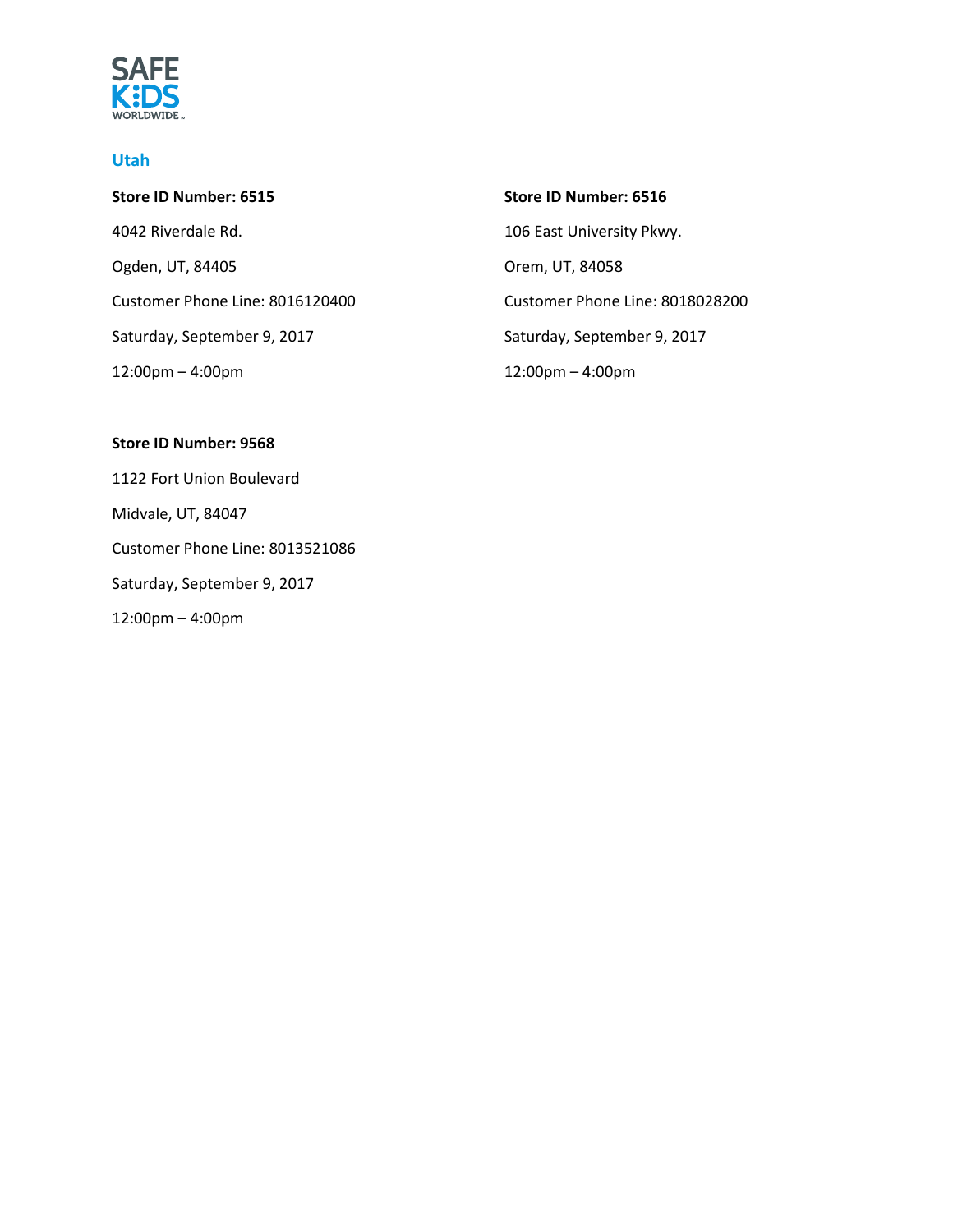

## **Virginia**

**Store ID Number: 6380** 5700 Leesburg Pike Falls Church, VA, 22041 Customer Phone Line: 7035759542 Saturday, September 9, 2017 12:00pm – 4:00pm

**Store ID Number: 6393** 21300 Signal Hill Plaza Sterling, VA, 20164 Customer Phone Line: 5714348850 Saturday, September 9, 2017 12:00pm – 4:00pm

**Store ID Number: 6570** 13315 Rittenhouse Drive Midlothian, VA, 23112 Customer Phone Line: 8047442595 Saturday, September 9, 2017 12:00pm – 4:00pm

### **Washington**

**Store ID Number: 6493** 2502 S. 48 th St. Tacoma, WA, 98409 Customer Phone Line: 2534724441 Saturday, September 9, 2017 12:00pm – 4:00pm

**Store ID Number: 8882** 1336 Greenbrier Parkway Chesapeake, VA, 23320 Customer Phone Line: 7575482255 Saturday, September 9, 2017 12:00pm – 4:00pm

**Store ID Number: 8884** 13954 Metrotech Drive Chantilly, VA, 20151 Customer Phone Line: 7035029200 Saturday, September 9, 2017 12:00pm – 4:00pm

**Store ID Number: 8885** 14173 Crossing Place Woodbridge, VA, 22192 Customer Phone Line: 7034920209 Saturday, September 9, 2017 12:00pm – 4:00pm

**Store ID Number: 9572** 19500 Alderwood Mall Parkway Lynnwood, WA, 98036 Customer Phone Line: 4256723220 Saturday, September 9, 2017 12:00pm – 4:00pm